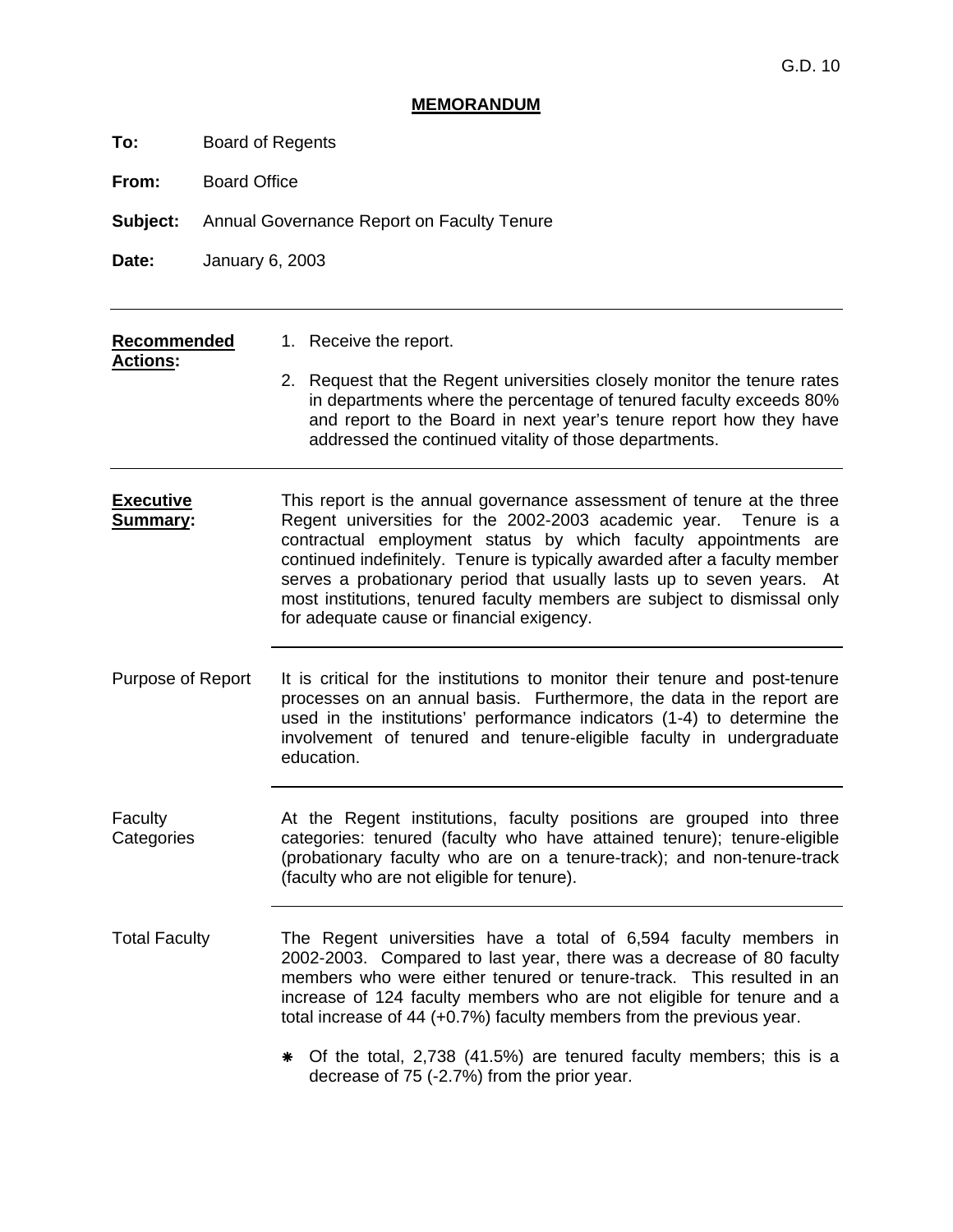|                                                                             | There are 897 (13.6%) tenure-eligible (probationary) faculty members<br>who are on a tenure track; this is a decrease of $5$ (-0.6%) faculty<br>members from the prior year.                                                                                                                                                                                                                                                                                |
|-----------------------------------------------------------------------------|-------------------------------------------------------------------------------------------------------------------------------------------------------------------------------------------------------------------------------------------------------------------------------------------------------------------------------------------------------------------------------------------------------------------------------------------------------------|
|                                                                             | The remaining 2,959 (44.9%) faculty members are not eligible for<br>⋇<br>tenure; this is an increase of 124 faculty members (+4.4%) from the<br>prior year.                                                                                                                                                                                                                                                                                                 |
| Tenure<br>Percentages<br>(of Tenure                                         | In 2002-2003, the percentage of tenured faculty among those eligible for<br>tenure decreased at the three Regent institutions from the prior year:                                                                                                                                                                                                                                                                                                          |
| Eligible)                                                                   | At SUI, this measure of tenure density is 77.1% (1,294 faculty<br>⋇<br>members); the prior year it was 77.3% (1,320 faculty members).                                                                                                                                                                                                                                                                                                                       |
|                                                                             | At ISU, it is 75.3% (1,020 faculty members); the prior year it was<br>⋇<br>75.9% (1,059 faculty members).                                                                                                                                                                                                                                                                                                                                                   |
|                                                                             | At UNI, it is 70.5% (424 faculty members); the prior year it was 70.9%<br>⋇<br>(434 faculty members).                                                                                                                                                                                                                                                                                                                                                       |
| Tenure<br>Percentages<br>(of all Faculty)                                   | Tenured appointments are 32.1% of all faculty appointments at SUI,<br>59.3% at ISU, and 50.4% at UNI. However, the SUI data are skewed by<br>the high number of non-tenure-track clinical faculty in the Colleges of<br>Medicine, Nursing, Pharmacy, Public Health, and Dentistry. By excluding<br>the 1,657 non-tenure-track positions in these five colleges, the<br>University's overall percentage of tenured faculty increased from 32.1%<br>to 54.5%. |
| Comparison to<br>Peer                                                       | Using the 2001-2002 AAUP <sup>1</sup> tenure data for faculty on a 9-10 month<br>contract, the data on Table 7 (page 35) indicate that:                                                                                                                                                                                                                                                                                                                     |
| Institutions                                                                | * At SUI's peer institutions, the tenure rate range is 56.5% - 79.3%; at<br>SUI, the tenure rate is 76.6%.                                                                                                                                                                                                                                                                                                                                                  |
|                                                                             | At ISU's peer institutions, the range is 58.3% - 79.3%; at ISU, the<br>tenure rate is 64.5%.                                                                                                                                                                                                                                                                                                                                                                |
|                                                                             | At UNI's peer institutions, the range is 61.9% - 70.0%; at UNI, the<br>⋇<br>tenure rate is 70.6%.                                                                                                                                                                                                                                                                                                                                                           |
| Tenured and<br>Tenure-Track<br><b>Minority Faculty</b><br>(Table 4, pg. 24) | The total number of tenured minority faculty at the Regent universities<br>increased from 196 in Fall 1991 to 315 in Fall 2002, which represents an<br>increase of 119 (+60.7%). However, in Fall 2002, there was a decrease<br>of 3 (-0.9%) from the prior year. After three years of increases in the total<br>number of tenure-track minority faculty members between 1997 and                                                                           |

 1 Source: AAUP Faculty Compensation Survey 2001-2002. The data do not include medical school faculty or librarians.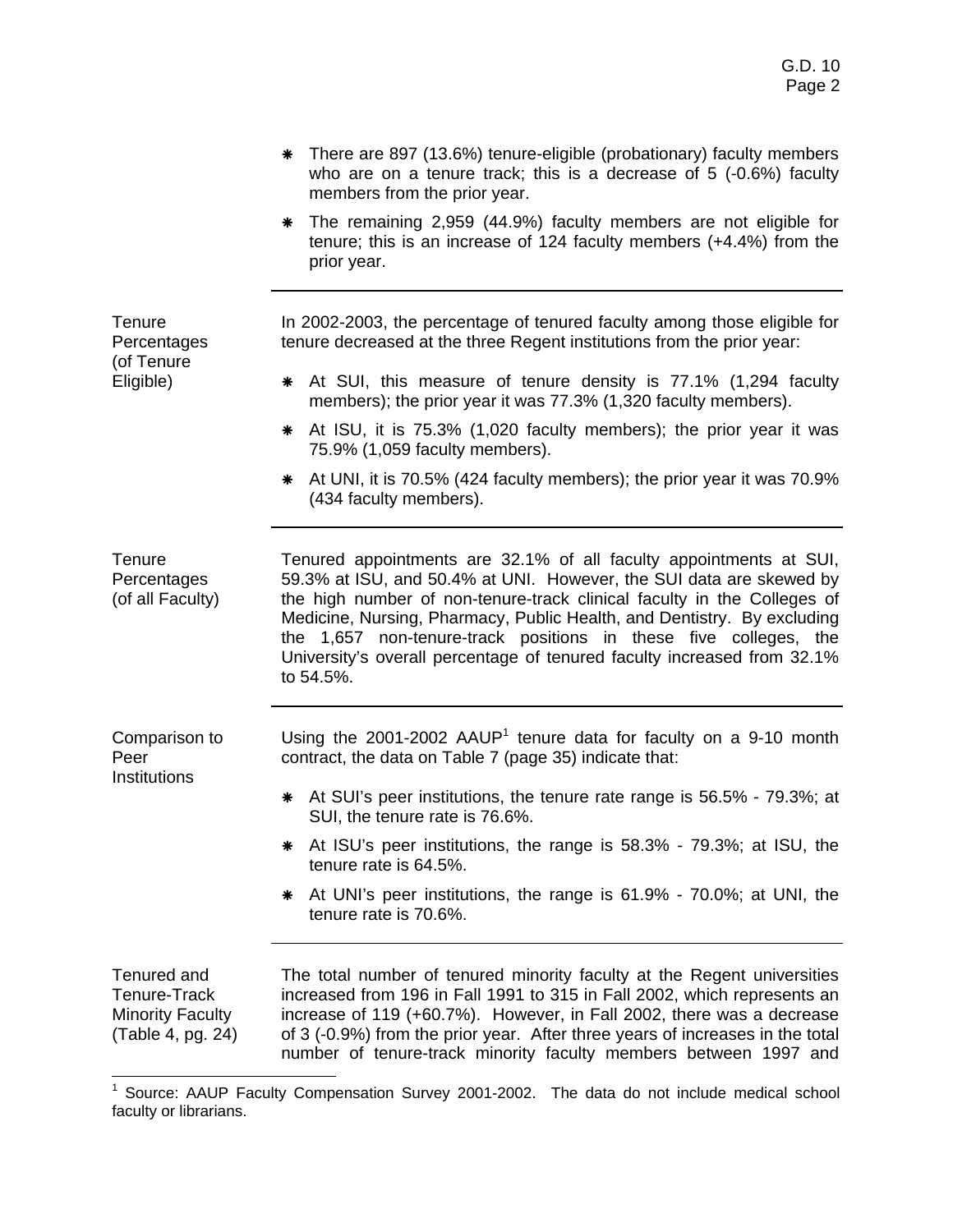2000, there was a decrease from 174 in Fall 2000 to 166 (-4.6%) in Fall 2001; in Fall 2002, there was no change in the number of tenure-track faculty members from the prior year.

The percentage of tenured minority faculty in proportion to those who are tenure-eligible increased at SUI (from 8.4% in Fall 2001 to 8.6% in Fall 2002) and at ISU (from 9.2% in Fall 2001 to 9.6% in Fall 2002) and decreased at UNI (from 7.5% in Fall 2001 to 6.7% in Fall 2002). As a proportion of all minority faculty members who are eligible for tenure at the Regent universities, more than 65% of minority faculty members are tenured. As a proportion of all faculty members who are eligible for tenure at the Regent universities, 8.7% (315) are tenured minority faculty members and 4.6% (166) are tenure-track minority faculty members.

Tenured and Tenure-Track Women Faculty (Table 5, pg. 29)

The total number of tenured women faculty at the Regent universities has increased from 465 in Fall 1991 to 690 in Fall 2002, which represents an increase of 225 (+48.4%). However, in Fall 2002, there was a decrease of 2 (-0.3%) from the prior year. After three years of increases in the total number of tenure-track women faculty members between 1997 and 2000, there have been two years of decreases between Fall 2000 and Fall 2002 from 383 to 342 (-10.7%).

The percentage of tenured women in proportion to those who are tenure-eligible increased at ISU (from 16.4% in Fall 2001 to 17.2% in Fall 2002) and at UNI (from 24.7% in Fall 2001 to 25.0% in Fall 2002); the percentage remained the same at SUI from the prior year. As a proportion of all women faculty members who are eligible for tenure at the Regent universities, approximately 67% of women faculty members are tenured. As a proportion of all faculty members who are eligible for tenure at the Regent universities, 19.0% (690) are tenured women faculty members and 9.4% (342) are tenure-track women faculty members.

- Trends **\*** The number of tenured faculty decreased for the sixth consecutive year.
	- \* The number of tenure-track probationary faculty decreased for the second time since Fall 2000.
	- \* The number of departments with 70% or more of tenure-eligible faculty who are tenured increased for the second time since Fall 2000.
	- \* The majority of tenure-eligible minority faculty is tenured; however, the proportion of tenured minority faculty is significantly lower than the proportion of all tenured faculty.
	- \* The majority of tenure-eligible women faculty is tenured; however, the proportion of tenured women faculty is significantly lower than the proportion of all tenured faculty.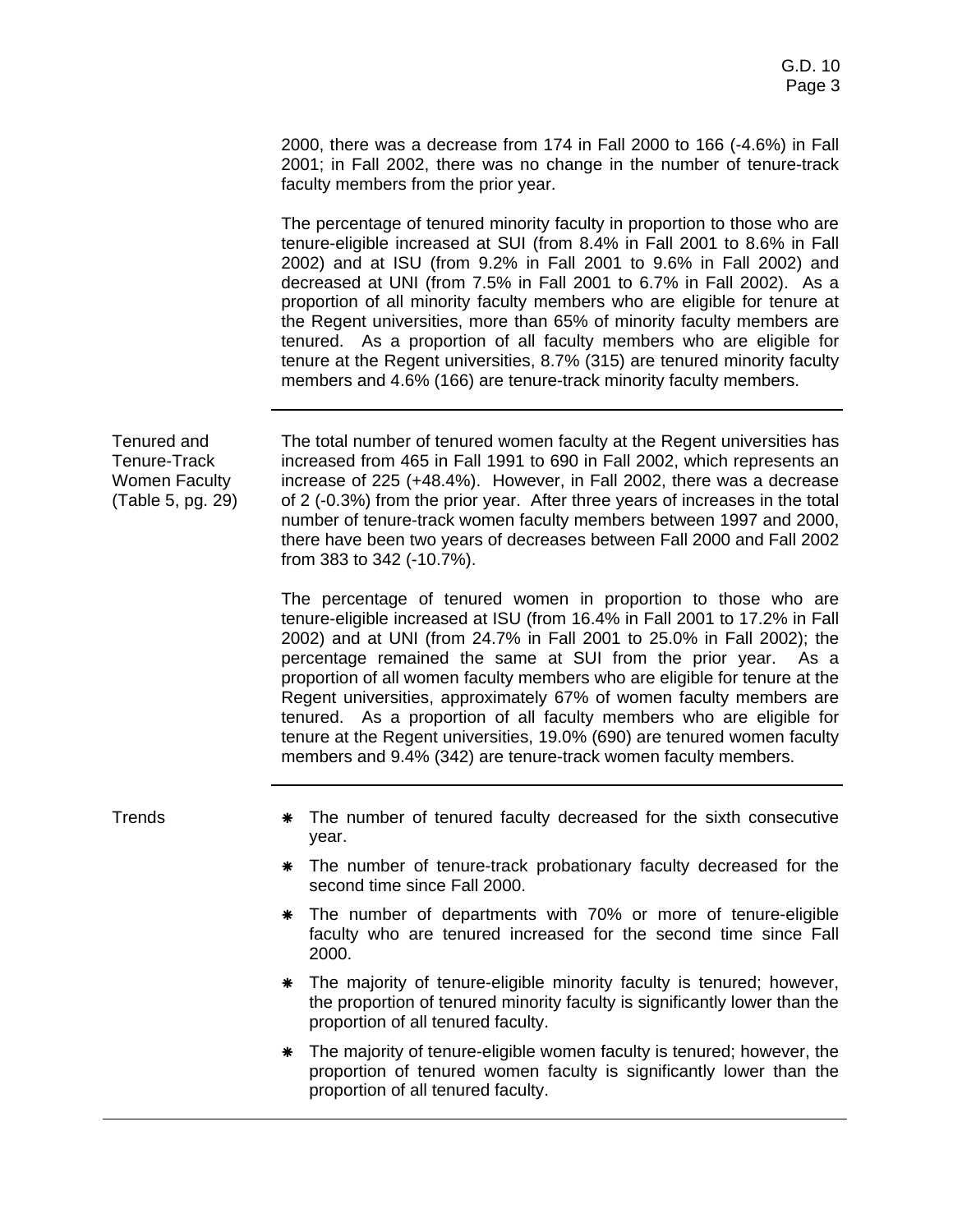**Link to Strategic Plan:**  This report addresses the following Key Result Areas (KRAs) in the Board's Strategic Plan:

- KRA 1.0.0.0 Become the best public education enterprise in the United States.
- Strategy 1.1.3.0 Include meritorious teaching as part of the reward structures relating to salary increases, promotion, tenure, and professional development leaves.
- Action Step 1.1.2.3 Recruit an outstanding, strong faculty to foster intellectual vitality for graduate programs.
- Action Step 1.1.3.2 Report data in the relevant governance reports and presentations to the Board.
- KRA 4.0.0.0 Meet the objectives of the Board and institutional strategic plans and provide effective stewardship of the institutions' state, federal, and private resources.
- **Background:** Most colleges and universities in the United States offer some form of tenured employment for faculty. The specific terms of tenure policies vary among institutions, but they share many features. Each Regent university has developed tenure policies which have been approved by the Board and which guide the awarding of tenure.

**Tenure Definitions** 

- \* Tenure is a contractual employment status under which faculty appointments are continued indefinitely. At most institutions, tenured faculty members are subject to dismissal only for adequate cause or financial exigency.
	- \* Tenure is typically awarded to a faculty member who serves a probationary period that usually lasts up to seven years. After a series of annual retention proceedings, the awarding of tenure requires an affirmative recommendation based on an extensive evaluation process that frequently involves reviews by peers in the field and reviews at the departmental, college, and university levels. The Board formally confers tenure upon individual faculty at the recommendation of the universities.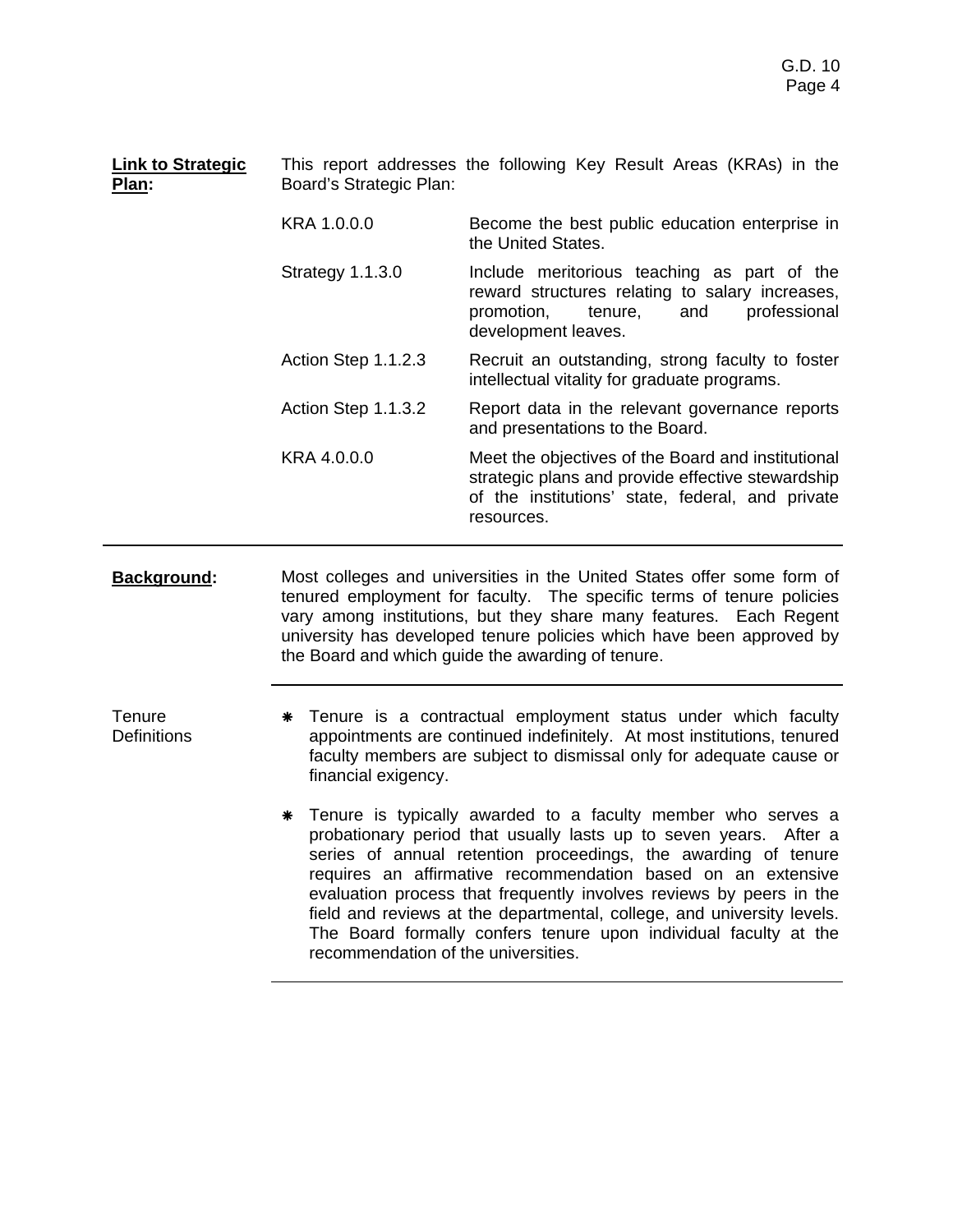| Faculty<br>Categories               | categories:                                                                                                                                                                                                                                                                                                                                                                                                                                        | At the Regent institutions, faculty positions are grouped into three                                                                                                                                                                                                                                                                                                                                                                                                             |  |  |
|-------------------------------------|----------------------------------------------------------------------------------------------------------------------------------------------------------------------------------------------------------------------------------------------------------------------------------------------------------------------------------------------------------------------------------------------------------------------------------------------------|----------------------------------------------------------------------------------------------------------------------------------------------------------------------------------------------------------------------------------------------------------------------------------------------------------------------------------------------------------------------------------------------------------------------------------------------------------------------------------|--|--|
|                                     | Tenured:                                                                                                                                                                                                                                                                                                                                                                                                                                           | Faculty members who have attained<br>tenure.                                                                                                                                                                                                                                                                                                                                                                                                                                     |  |  |
|                                     | Tenure-Eligible:<br>(Probationary Tenure-Track):                                                                                                                                                                                                                                                                                                                                                                                                   | Faculty<br>members<br>who<br>under<br>are<br>consideration for tenure but have not yet<br>achieved it.                                                                                                                                                                                                                                                                                                                                                                           |  |  |
|                                     | Non-Tenure-Track:                                                                                                                                                                                                                                                                                                                                                                                                                                  | Faculty members who are not eligible for<br>tenure. These positions include adjunct,<br>fixed-term,<br>clinical,<br>and<br>visiting<br>appointments that provide instructional,<br>research, and supervisory services. A<br>substantial majority of non-tenure-track<br>faculty are practitioners<br>in<br>various<br>professions<br>(primarily health-related)<br>who<br>non-paid<br>clinical<br>serve<br>as<br>supervisors of students in work-based<br>learning environments. |  |  |
| <b>Analysis:</b>                    | rank, tenure status, gender, and minority status.                                                                                                                                                                                                                                                                                                                                                                                                  | The Board requires the Regent universities to make annual reports on<br>faculty tenure. These reports present information on the operation of the<br>tenure system at each university and include a current, detailed statistical<br>analysis of all faculty appointments in each department and college by                                                                                                                                                                      |  |  |
| <b>Tenure Patterns</b><br>by Regent | the 2002-2003 academic year:                                                                                                                                                                                                                                                                                                                                                                                                                       | The following tenure patterns were reported by the Regent universities for                                                                                                                                                                                                                                                                                                                                                                                                       |  |  |
| <b>University</b>                   | * At SUI, there are 1,294 faculty members who are tenured. This<br>represents a decrease of 26 (-2.0%) faculty members with tenure<br>from the prior year and a decrease of 70 (-5.1%) from the peak year<br>of 1996-1997. In 2002-2003, 77.1% of the tenure-eligible faculty is<br>tenured. This is a decrease from 77.3% during the prior year, the<br>peak year occurred in 1997-1998 when 79.0% of the tenure-eligible<br>faculty was tenured. |                                                                                                                                                                                                                                                                                                                                                                                                                                                                                  |  |  |
|                                     | At ISU, there are 1,020 faculty members who are tenured.<br><b>This</b><br>⋇<br>represents a decrease of 39 (-3.7%) faculty members with tenure<br>from the prior year and a decrease of 264 (-20.6%) from the peak<br>year of 1985-1986. In 2002-2003, 75.3% of the tenure-eligible faculty<br>is tenured. This is a decrease from 75.9% during the prior year; the<br>peak year occurred in 1995-1996 when 83.0% of the tenure-eligible          |                                                                                                                                                                                                                                                                                                                                                                                                                                                                                  |  |  |

faculty was tenured.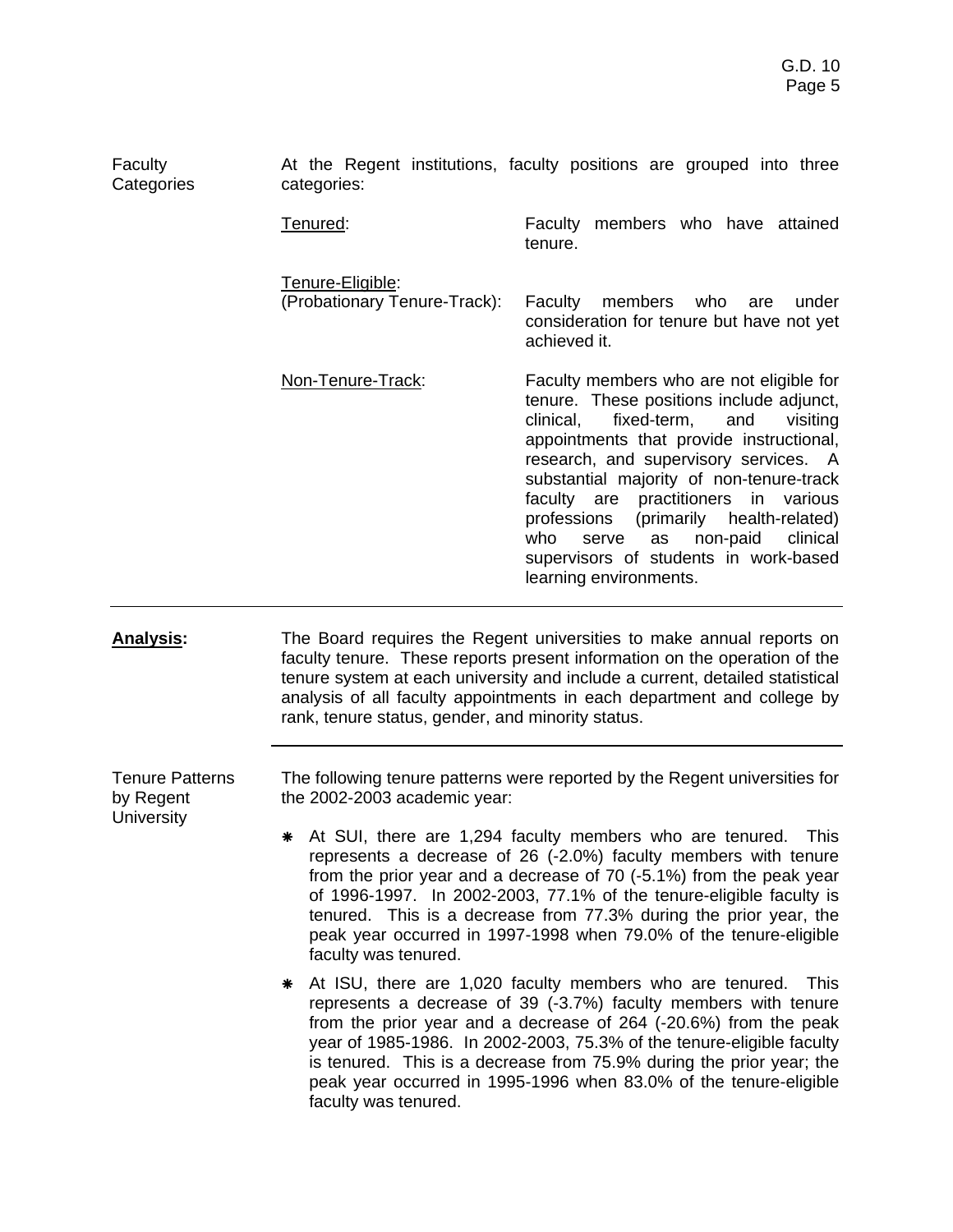|                                  | At UNI, there are 424 faculty members who are tenured.<br><b>This</b><br>⋇<br>represents a decrease of 10 (-2.3%) faculty members with tenure<br>from the prior year and a decrease of 32 (-7.0%) from the peak year<br>of 1997-1998. In 2002-2003, 70.5% of the tenure-eligible faculty is<br>tenured. This is a decrease from 70.9% during the prior year; the<br>peak year occurred in 1998-1999 when 75.8% of the tenure-eligible<br>faculty was tenured. |
|----------------------------------|---------------------------------------------------------------------------------------------------------------------------------------------------------------------------------------------------------------------------------------------------------------------------------------------------------------------------------------------------------------------------------------------------------------------------------------------------------------|
| Employment<br><b>Status</b>      | The majority of tenured and probationary (tenure-track) faculty is<br>employed on a full-time basis, while the majority of non-tenure-track<br>faculty is employed on a part-time basis.                                                                                                                                                                                                                                                                      |
| Tables 1 and 2<br>(pgs. 17 & 22) | Tables 1 and 2 include the numbers and percentages of tenured and<br>non-tenured faculty at each institution. The data illustrate the current<br>tenure statistics at each campus, as well as trends over the past ten<br>years.                                                                                                                                                                                                                              |
| <b>Tenure Density</b>            | Tenure density refers to the proportion of tenured faculty within the<br>broader totals of either tenure-track faculty or total faculty at an institution.<br>Tenure density has implications for academic program planning, the<br>retention of probationary faculty, the opportunities for employment of less<br>experienced faculty, and flexibility in the allocation of human and financial<br>resources.                                                |
| Distribution of                  | The tables on the following page list the concentration of tenured faculty                                                                                                                                                                                                                                                                                                                                                                                    |

Distribution of Tenured Faculty by College The tables on the following page list the concentration of tenured faculty by college at each institution and show that there are a total of 6,594 faculty members in 203 departments at the Regent universities; the combined tenure rate is 75.3%. The immediate impact of tenure density is often most acute at the department level because tenured appointments are traditionally attached to departments.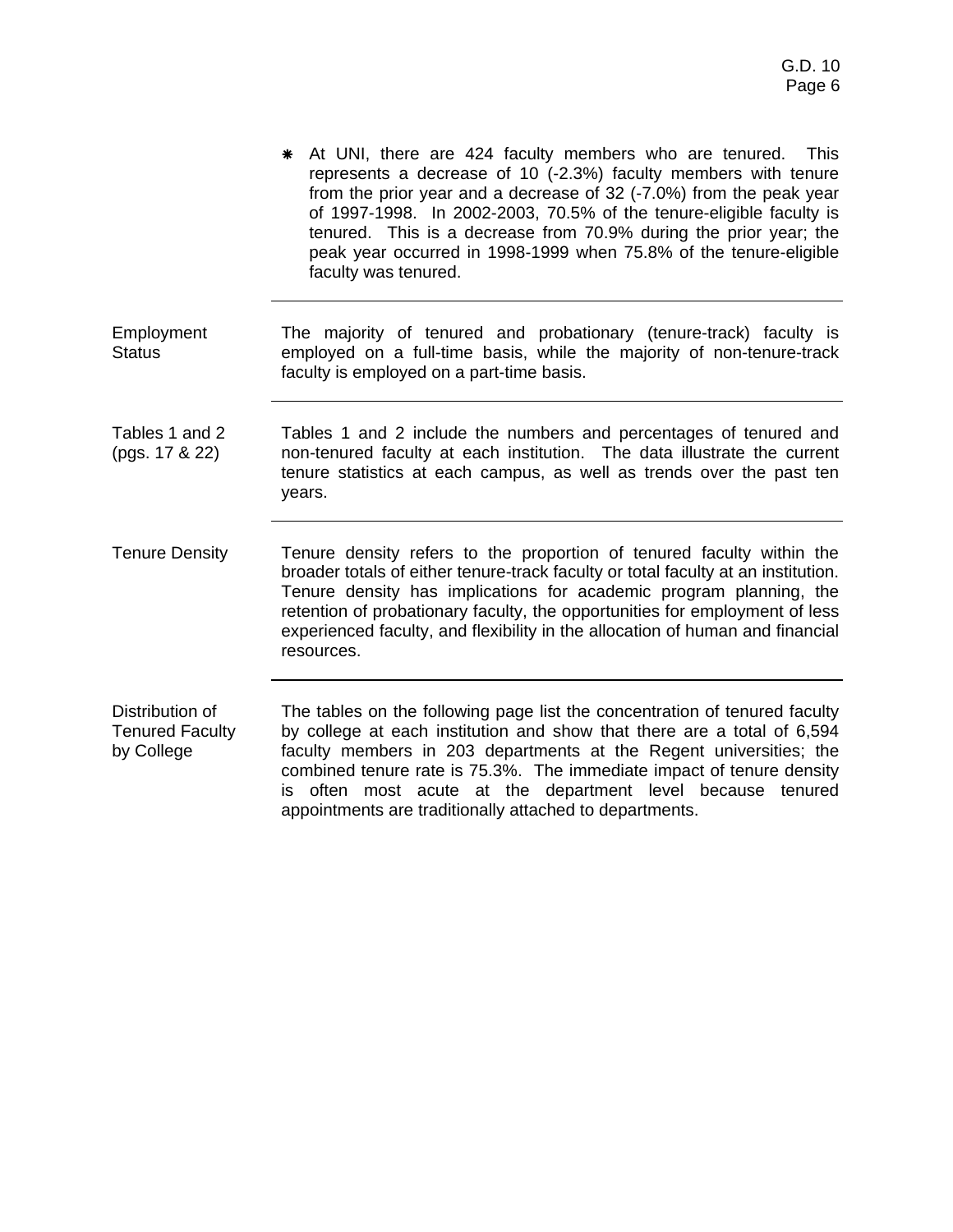|                                | % Tenured of Tenure-Eligible<br># of Depts.<br><b>Total # of Faculty</b> |       |           |           |
|--------------------------------|--------------------------------------------------------------------------|-------|-----------|-----------|
| University of Iowa             |                                                                          |       | 2001-2002 | 2002-2003 |
| <b>Business Administration</b> | 6                                                                        | 150   | 74.1      | 72.9      |
| Dentistry                      | 10                                                                       | 292   | 77.0      | 80.9      |
| Education                      | 4                                                                        | 164   | 81.5      | 83.5      |
| Engineering                    | 6                                                                        | 133   | 75.3      | 72.6      |
| Graduate                       | $\overline{2}$                                                           | 30    | 61.5      | 57.1      |
| Law                            |                                                                          | 63    | 92.3      | 85.4      |
| Liberal Arts                   | 41                                                                       | 1,070 | 76.9      | 77.1      |
| Medicine                       | 25                                                                       | 1,358 | 77.9      | 77.7      |
| Nursing                        |                                                                          | 256   | 78.9      | 72.2      |
| Pharmacy                       |                                                                          | 355   | 71.9      | 84.4      |
| <b>Public Health</b>           | 5                                                                        | 139   | 72.3      | 66.7      |
| "University College"           |                                                                          | 22    | 0.0%      | 0.0       |
| <b>University Total</b>        | 103                                                                      | 4,032 | 77.3      | 77.1      |

### **Distribution of Tenured Faculty by College 2002-2003**

|                              | % Tenured of Tenure-Eligible<br># of Depts.<br><b>Total # of Faculty</b> |       |           |           |
|------------------------------|--------------------------------------------------------------------------|-------|-----------|-----------|
| <b>Iowa State University</b> |                                                                          |       | 2001-2002 | 2002-2003 |
| Agriculture                  | 14                                                                       | 297   | 84.0      | 85.0      |
| <b>Business</b>              | 5                                                                        | 78    | 69.7      | 71.4      |
| Design                       | 4                                                                        | 121   | 61.7      | 61.3      |
| Education                    | 4                                                                        | 107   | 68.9      | 69.0      |
| Engineering                  | 9                                                                        | 215   | 78.4      | 73.8      |
| Family & Consumer Sciences   | 3                                                                        | 87    | 76.7      | 74.3      |
| Liberal Arts & Sciences      | 20                                                                       | 649   | 74.0      | 73.2      |
| <b>Veterinary Medicine</b>   | 5                                                                        | 132   | 79.3      | 81.1      |
| Library                      |                                                                          | 34    | 66.7      | 70.6      |
| <b>University Total</b>      | 65                                                                       | 1.720 | 75.9      | 75.3      |

|                                | # of Depts. | <b>Total # of Faculty</b> |           | % Tenured of Tenure-Eligible |
|--------------------------------|-------------|---------------------------|-----------|------------------------------|
| University of Northern Iowa    |             |                           | 2001-2002 | 2002-2003                    |
| <b>Business Administration</b> |             | 83                        | 83.6      | 83.3                         |
| Education                      |             | 244                       | 67.4      | 66.9                         |
| Humanities & Fine Arts         |             | 206                       | 77.7      | 78.8                         |
| <b>Natural Sciences</b>        |             | 151                       | 68.6      | 68.0                         |
| Social & Behavioral Sciences   |             | 133                       | 63.4      | 62.7                         |
| Library                        |             | 25                        | 68.4      | 61.9                         |
| <b>University Total</b>        | 35          | 842                       | 70.9      | 70.5                         |

|                     | # of Depts. | <b>Total # of Faculty</b> | % Tenured of Tenure-Eligible |           |
|---------------------|-------------|---------------------------|------------------------------|-----------|
|                     |             |                           | 2001-2002                    | 2002-2003 |
| <b>Regent Total</b> | 203         | 6.594                     | 75.7                         | 75.3      |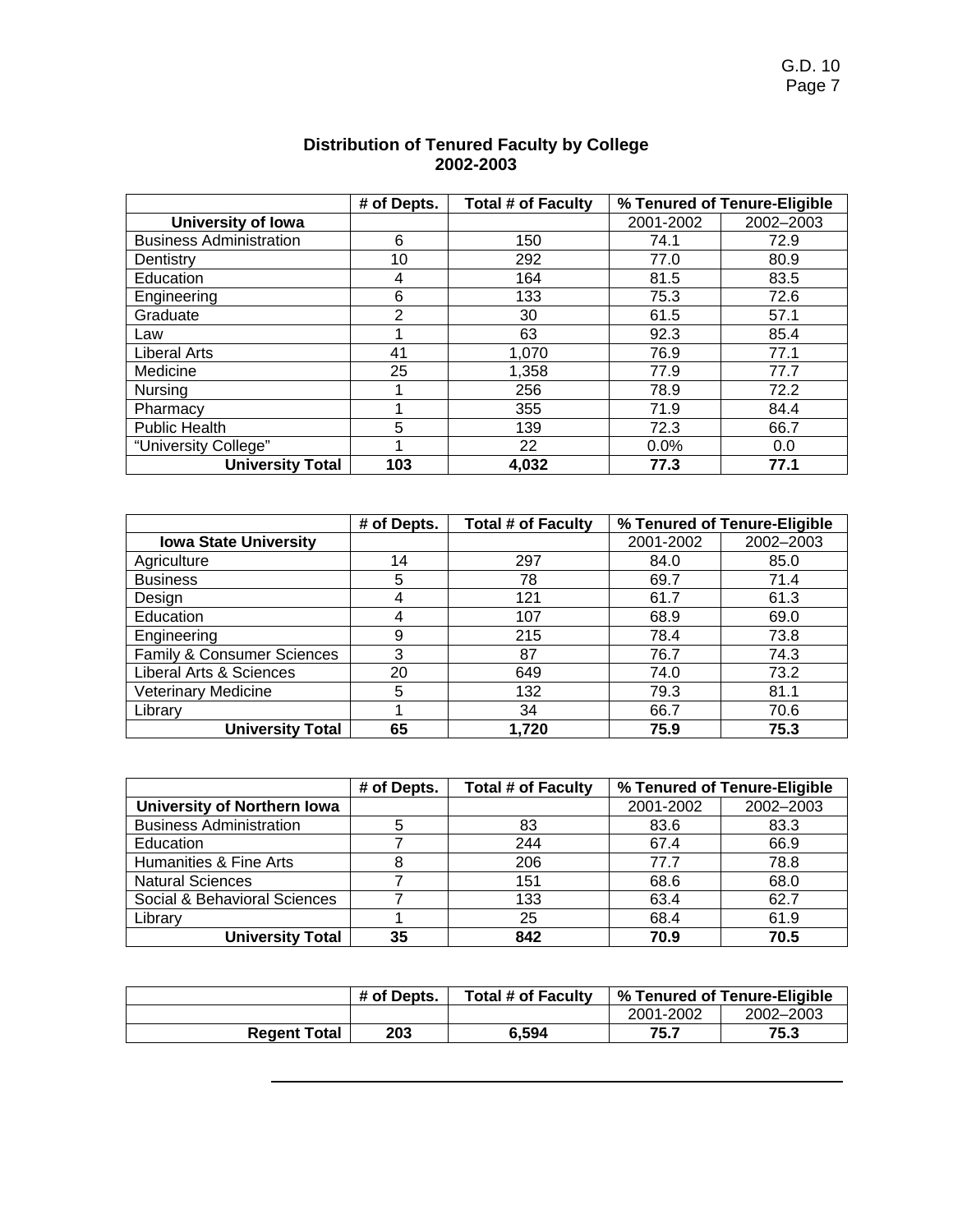**Tenure Concentration** by College \* At SUI, at least 50% of the total faculty in the College of Law is tenured. At least 70% of the tenure-eligible faculty is tenured in the Colleges of Business, Dentistry, Education, Engineering, Law, Liberal Arts and Sciences, Medicine, Nursing, and Pharmacy. \* At ISU, at least 50% of the total faculty in the Colleges of Agriculture, Business, Engineering, Family and Consumer Sciences, Liberal Arts and Sciences, Library, and Veterinary Medicine is tenured. At least 70% of the tenure-eligible faculty is tenured in the Colleges of Agriculture, Business, Engineering, Family and Consumer Sciences, Liberal Arts and Sciences, Library, and Veterinary Medicine. \* At UNI, at least 50% of the total faculty in the Colleges of Business Administration, Library, and Humanities and Fine Arts is tenured. At least 70% of the tenure-eligible faculty is tenured in the Colleges of Business Administration and Humanities and Fine Arts. **Tenure Concentration** by Department (Table 3, pg. 23) \* At SUI, at least 50% of the tenure-eligible faculty is tenured in 96 (93.2%) of the departments; at least 70% of the tenure-eligible faculty is tenured in 73 (70.9%) of the departments. \* At ISU, at least 50% of the tenure-eligible faculty is tenured in 63 (96.9%) of the departments; at least 70% of the tenure-eligible faculty is tenured in 43 (66.2%) of the departments. \* At UNI, at least 50% of the tenure-eligible faculty is tenured in 33 (94.3%) of the departments; at least 70% of the tenure-eligible faculty is tenured in 21 (60.0%) of the departments. Distribution of Tenure by Rank The awarding of tenure generally coincides with promotion to the rank of associate professor. As the tables on the following page confirm, the majority of professors and associate professors at Regent institutions

have tenure, while the majority of assistant professors and instructors do not have tenure.

|                     | Tenured<br><b>Professor</b> | Tenured<br><b>Associate</b><br><b>Professor</b> | Tenured<br><b>Assistant</b><br><b>Professor</b> | Tenured<br>Instructor or<br>Lecturer | <b>Total</b><br><b>Tenured</b><br><b>Faculty</b> |
|---------------------|-----------------------------|-------------------------------------------------|-------------------------------------------------|--------------------------------------|--------------------------------------------------|
| SUI                 | 829                         | 463                                             |                                                 |                                      | 1,294                                            |
| <b>ISU</b>          | 582                         | 419                                             | 18                                              |                                      | 1,020                                            |
| <b>UNI</b>          | 180                         | 191                                             | 25                                              | 28                                   | 424                                              |
| <b>Regent Total</b> | 1,591                       | 1,073                                           | 45                                              | 29                                   | 2,738                                            |

### **Tenured Faculty Distribution by Rank 2002-2003**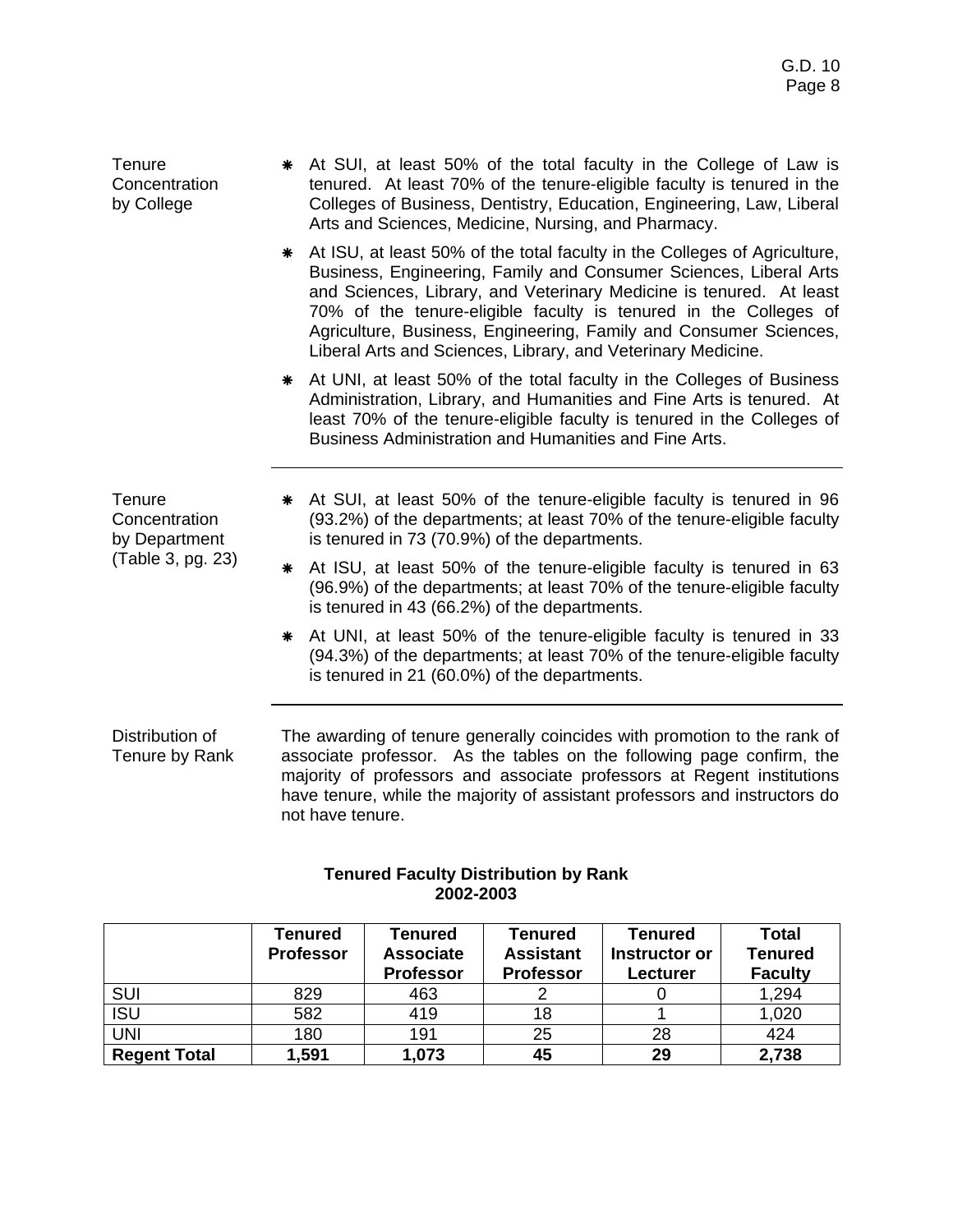|                     | Tenure-<br><b>Eligible</b><br><b>Professor</b> | Tenure-<br><b>Eligible</b><br><b>Associate</b><br><b>Professor</b> | Tenure-<br><b>Eligible</b><br><b>Assistant</b><br><b>Professor</b> | Tenure-<br><b>Eligible</b><br>Instructor or<br>Lecturer | <b>Total Tenure-</b><br><b>Eligible</b><br><b>Faculty</b> |
|---------------------|------------------------------------------------|--------------------------------------------------------------------|--------------------------------------------------------------------|---------------------------------------------------------|-----------------------------------------------------------|
| <b>SUI</b>          |                                                | 29                                                                 | 351                                                                |                                                         | 385                                                       |
| <b>ISU</b>          |                                                | 17                                                                 | 313                                                                |                                                         | 335                                                       |
| <b>UNI</b>          |                                                |                                                                    | 143                                                                | 27                                                      | 177                                                       |
| <b>Regent Total</b> |                                                | 53                                                                 | 807                                                                | 30                                                      | 897                                                       |

### **Tenure-Eligible (Probationary/Tenure-Track) Faculty Distribution by Rank 2002-2003**

| Differences by Age | The traditional predominance of tenure among senior faculty assumes<br>additional significance in relation to an aging professorate. Although age-<br>rank correlations are not included in the annual tenure reports of the<br>Regent institutions, national and Regent data suggest the possibility of<br>significant attrition in the senior tenured ranks in the near future. |
|--------------------|-----------------------------------------------------------------------------------------------------------------------------------------------------------------------------------------------------------------------------------------------------------------------------------------------------------------------------------------------------------------------------------|
|                    | Available data suggest that the age profiles of faculty at the Regent<br>universities, similar to national data, have become more concentrated in<br>cohorts above ages 40 and 50.                                                                                                                                                                                                |

Differences by Race/Ethnicity (Table 4, pg. 24) This is the first year of a decrease in the number of tenure-eligible racial/ethnic minorities at the Regent universities after six years of increases. The number of tenure-track minorities remained the same as the prior year; however, the number of tenured minorities decreased by 3 (-0.9%) from the prior year. The percentage of minority faculty members who are tenured (of tenure-eligible faculty) is 8.7%, which is significantly lower than the percentage (76.8%) of non-minority faculty members who are tenured (of tenure-eligible faculty).

Differences by Gender (Table 5, pg.29) This is the first year of a decrease in the number of tenure-eligible women at the Regent universities after ten years of increases. The number of tenured women remained essentially the same from the prior year, but the number of tenure-eligible women decreased by 20 (-5.5%) from the prior year. The percentage of female faculty members who are tenured (of tenure-eligible faculty) is 19.0%, which is significantly lower than the percentage (78.7%) of male faculty members who are tenured (of tenure-eligible faculty).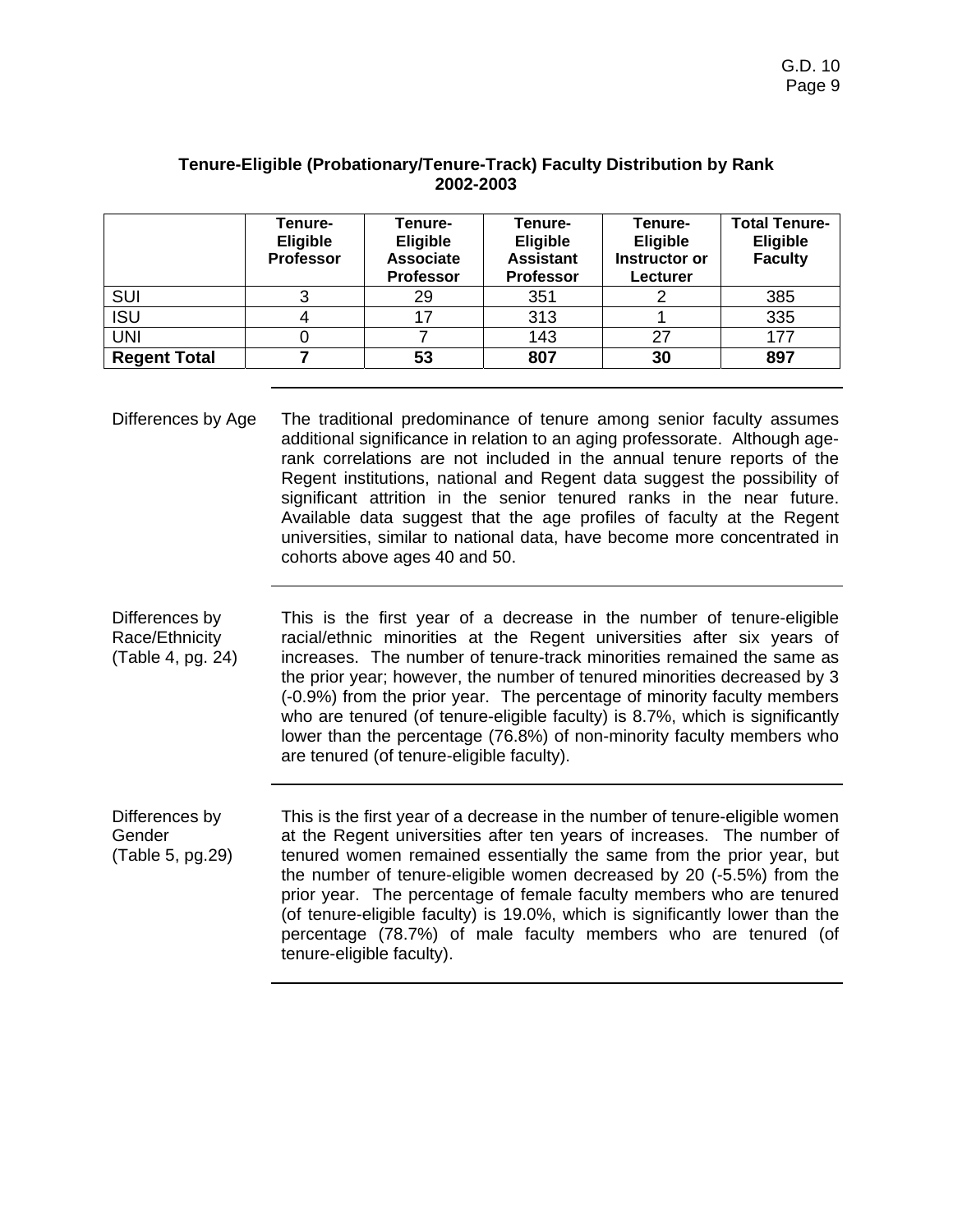**Governance** Report on **Diversity** The annual governance report on diversity (G.D. 13) contains additional information on the number of women and minority faculty at the Regent institutions<sup>2</sup>.

- \* The tabulations in the annual governance report on faculty tenure include academic administrators who hold concurrent faculty appointments. This differs from the methodology used in the annual governance report on diversity, which groups those individuals in a separate category.
- \* Among non-tenure-track faculty, the report on diversity also excludes appointments that are less than 50% and/or unpaid. All faculty appointments are included in the tenure report.
- Criteria for Awarding Tenure \* At the University of Iowa, evaluation of faculty involves the following four aspects: (1) teaching effectiveness; (2) scholarship; (3) other professional contributions such as work for professional organizations, community, state, and federal agencies; and (4) educational needs of the department/college that the candidate for tenure will fill.
	- \* At Iowa State University, evaluation of a faculty member for tenure is based primarily on evidence of scholarship in the faculty member's teaching, research/creative activities, and extension/professional practice.
	- \* At the University of Northern Iowa, evaluation of a faculty member for  $t$ enure $3$  is based on a documented record of accomplishing in teaching, scholarship and/or creative achievement, and professional service. Only after an affirmative judgment of documented teaching effectiveness has been made can serious consideration be given to an evaluation of scholarship and professional service.

### **Evaluation of Instructional Performance**

Annual

(G.D. 13)

**University of Iowa** Teaching is fundamental to the mission of the University and evaluation of teaching effectiveness is an essential component of a tenure decision. The University policy specifies that only after teaching effectiveness has been ascertained should an individual's scholarly and professional contributions be evaluated for tenure.

**ENECON CONCORDER**<br><sup>2</sup> There are additional governance reports that describe tenure patterns. Differences between reports may result from variations in reporting dates.

<sup>&</sup>lt;sup>3</sup> As described in the Master Agreement.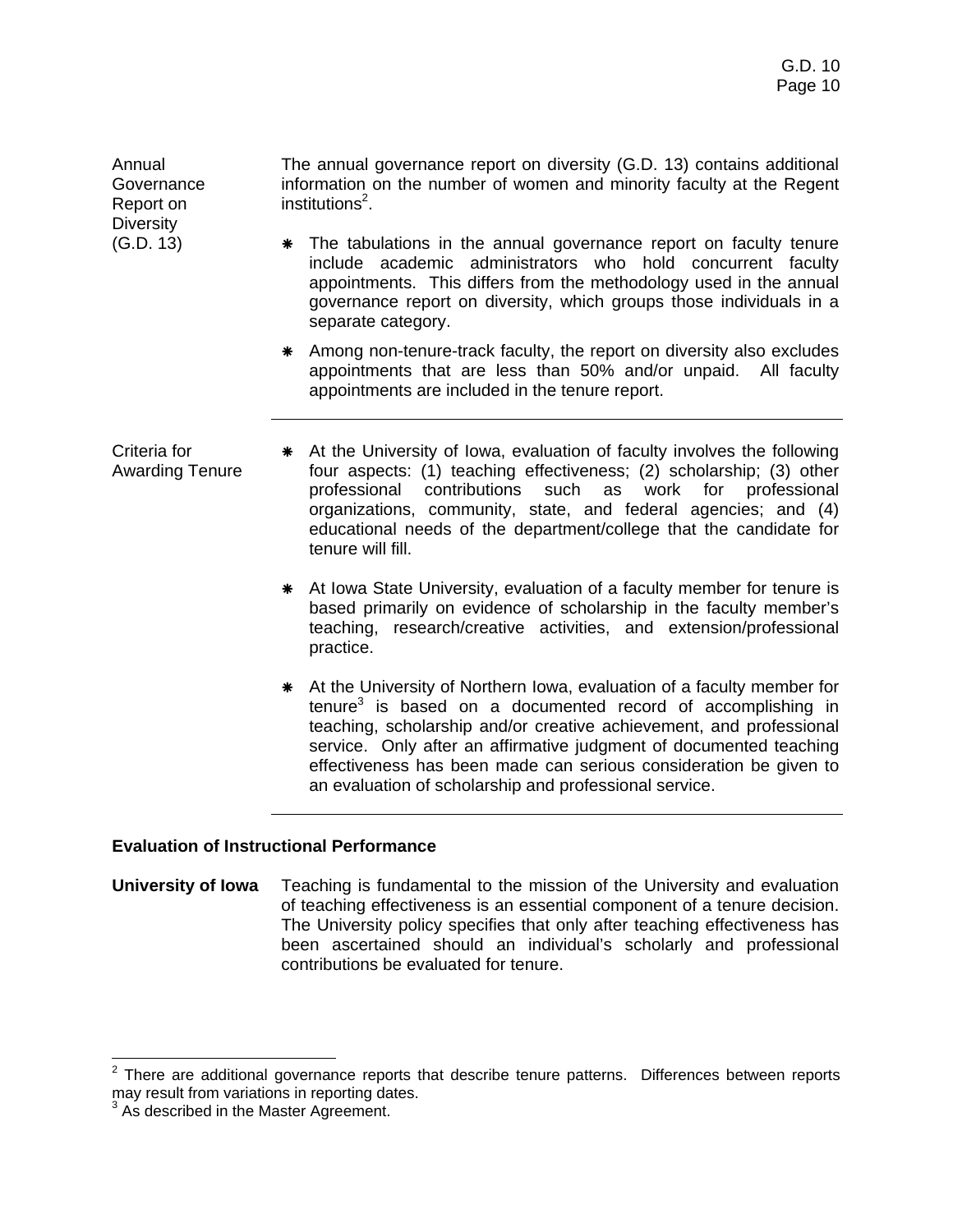| Methods used to evaluate teaching include assessments by students and        |
|------------------------------------------------------------------------------|
| by faculty peers. Development of more systematic methods for peer            |
| evaluation of teaching involving class visitations by senior faculty, review |
| of course materials, and other techniques is a major focus of the current    |
| Procedural Guidelines for Tenure and Promotion Decision-Making.              |

Every college now has specific guidelines for peer review of teaching that are tailored to the various types of teaching that occur across the campus, such as large classroom or laboratory teaching. The student and peer evaluations contribute to a dynamic environment for the improvement of teaching.

**Iowa State University**  Evaluation of faculty is based on a position responsibility statement that describes expected duties and outcomes for each faculty member. The use of position responsibility statements allows for variations in assigned work responsibilities and adjustments to develop the skills of the faculty. The position responsibility statement also forms the basis for decisions with respect to promotion and tenure.

> Immediate supervisors evaluate faculty members annually with respect to their responsibilities and determine expectations for the coming year.

- \* The annual evaluations include evidence of teaching performance and evidence of productivity in research/creative activities and extension/professional practice as appropriate.
- \* Evidence concerning teaching performance may include student evaluations as well as visits to classes and other methods of peer evaluation.
- \* Faculty members are encouraged to use instructional development facilities, the Center for Teaching Excellence, and other special programs to improve and modernize their teaching.
- **University of Northern Iowa**  The evaluation of faculty teaching performance is accomplished by peer review, student assessment, and administrative evaluation. The Professional Assessment Committee (PAC) of each department is primarily responsible for assessing the teaching, scholarship, and service of all probationary faculty, candidates for promotion and tenure, and term appointments.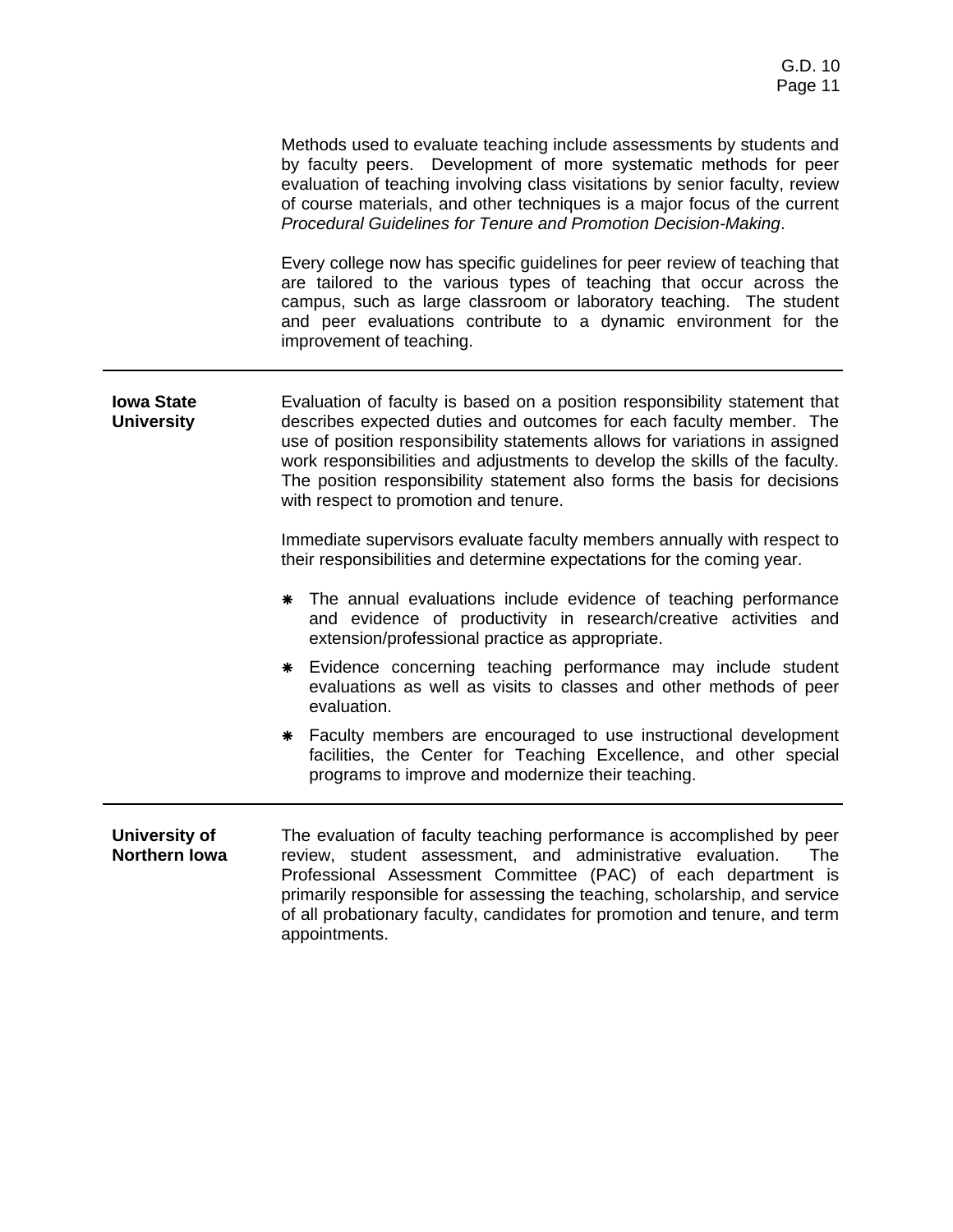Teaching evaluations include classroom observations by members of the PAC, data derived from student assessments, and evidence of effective teaching compiled by faculty in individual portfolios. Comprehensive assessment is conducted annually for all probationary faculty and at least every third year for tenured faculty, according to the Master Agreement. All faculty portfolios are reviewed by the department head annually for the purposes of awarding merit and assigning teaching and other responsibilities.

### **Status of Post-Tenure Review Implementation**

**University of Iowa** The University's post-tenure review policy has been in place since 1989. Full professors are reviewed at least once every five years and associate professors at least every seven years. Every college has a specific policy that specifies the review schedule (several colleges review faculty more frequently than the minimum requirement), materials, and procedures (e.g., review committee selection), as well as how the committee's recommendations are communicated and mechanisms for the faculty member to respond.

> The policy works in conjunction with the faculty development programs and the post-tenure effort allocation policy that was implemented in 1997 to enhance faculty vitality. For example, review may result in a recommendation for a professional development assignment, a revised portfolio that increases a faculty member's effort in an area of strength, or a plan for phased retirement.

> Post-tenure review and implementation of review committee recommendations are delegated to the colleges rather than centrally managed, but informal information from deans indicates that the policy works well to provide senior faculty with feedback and advice regarding their career development.

> Ninety-two percent of all eligible (in the  $6<sup>th</sup>$  year or beyond for full professors; in the  $8<sup>th</sup>$  year or beyond for associate professors) tenured professors have been reviewed at least once and 42% have been reviewed more than once.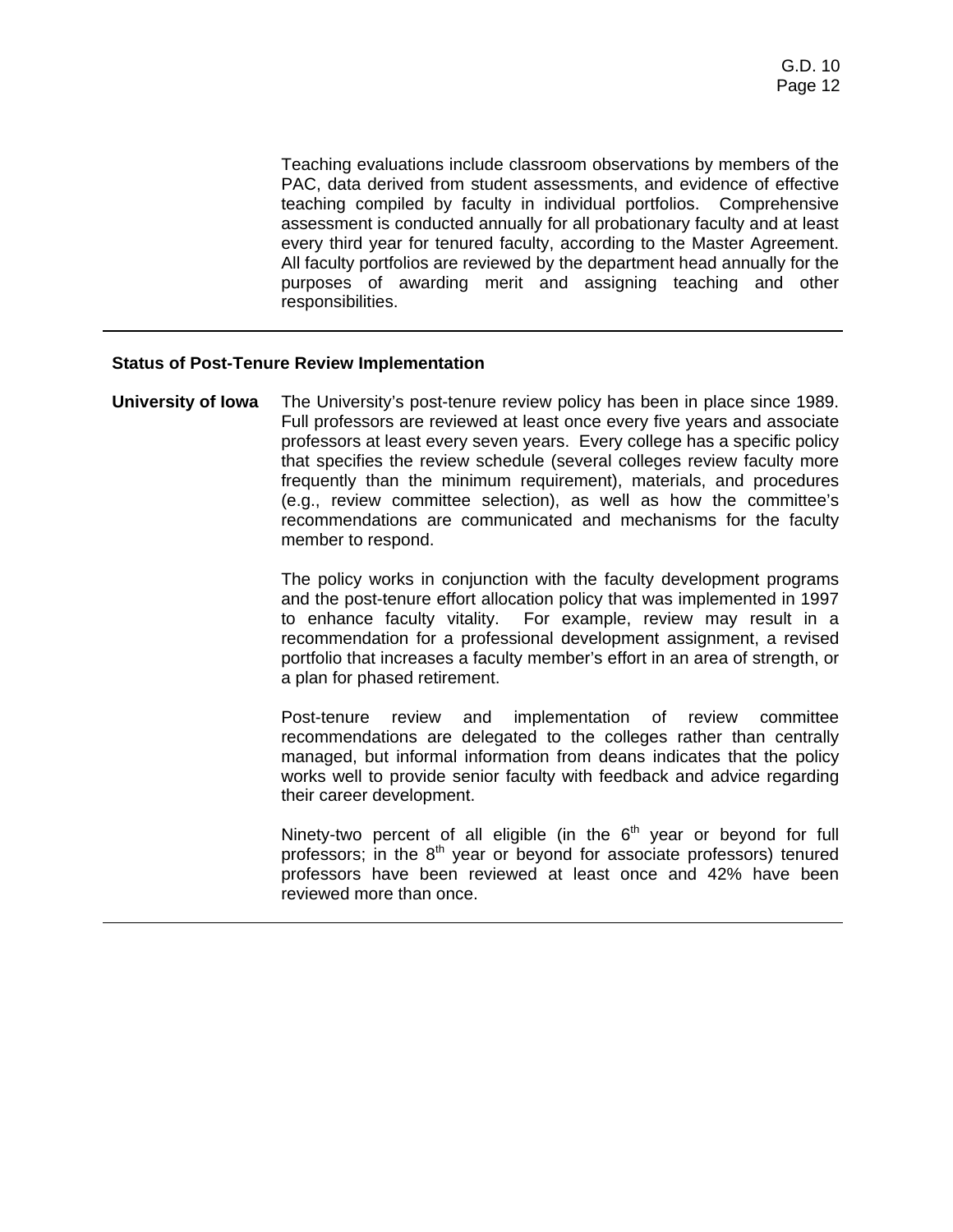**Iowa State University**  Following the approval of the post-tenure review guiding statement in 1999, departments designed review processes for their faculty and the majority of departments began implementation of these reviews in the 2000-2001 academic year. During FY 2002, departments reviewed 105 tenured faculty members, which is 10.3% of the tenured faculty. During FY 2003, 135 reviews are expected to take place.

Departments report a wide variety of outcomes for these reviews:

- \* Faculty members were encouraged to apply for promotion; were recommended for awards; and were encouraged to apply for grant funding of innovative projects.
- \* Faculty members worked with department chairs to write new position responsibility statements.
- \* Some faculty members redirected their distribution of efforts to include additional time for teaching or research.
- \* Some faculty members redirected research efforts to meet changing needs in their discipline and to seek additional external funding.
- \* Many reviews resulted in alterations in teaching; some faculty will integrate new technologies in their courses; some will alter their mix of graduate and undergraduate teaching; some will work with the Center for Teaching Excellence to update delivery of materials.
- \* Often the reviews included advice for an overall strengthening of faculty work – some faculty members worked with department chairs on plans for improved productivity; some faculty members were encouraged to take larger roles in outreach and in professional organization.
- \* As a result of the reviews, some faculty members were scheduled for more frequent reviews, so that the department could monitor more closely the progress of faculty work.
- **University of Northern Iowa**  Policies and procedures relating to performance reviews for tenured faculty are defined in the Master Agreement. Evaluation files are maintained in departmental offices; department heads review tenured faculty members annually for the purposes of awarding merit increases and assigning teaching and other responsibilities. In addition, tenured faculty members are assessed by students at least every third<sup>4</sup> year, excluding semesters on professional development assignments and non-teaching assignments. Previous Master Agreements required post-tenure review every fifth year.

 <sup>4</sup> Previous Master Agreements required post-tenure reviews every fifth year.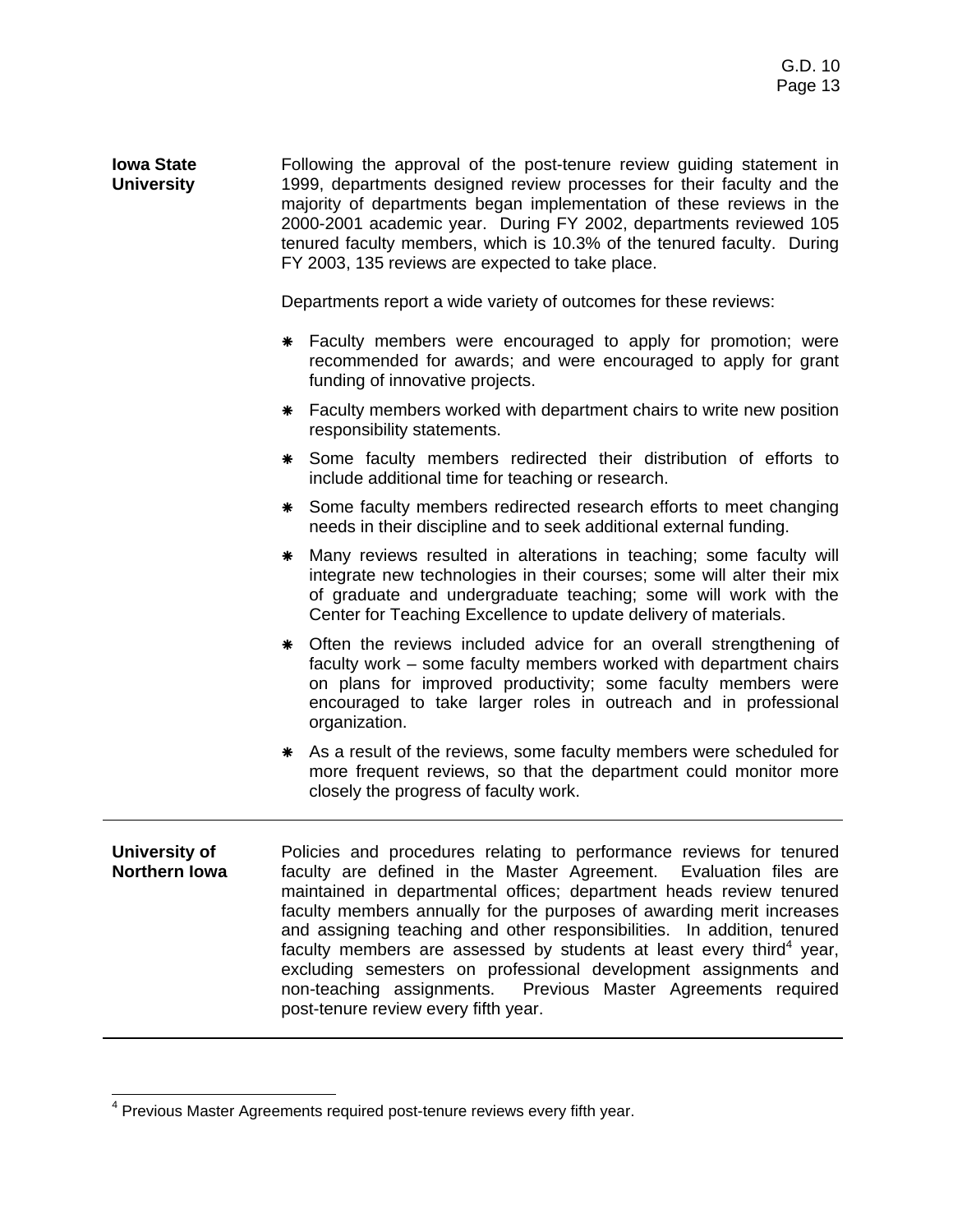### **Policy Implications for Tenure**

| Academic Freedom          | The changing structure of and demands on higher education have<br>focused renewed attention on tenure policies and have been subject to<br>regular review.                                                                                                                                                                                                                                                                                                                                                                                                                                 |
|---------------------------|--------------------------------------------------------------------------------------------------------------------------------------------------------------------------------------------------------------------------------------------------------------------------------------------------------------------------------------------------------------------------------------------------------------------------------------------------------------------------------------------------------------------------------------------------------------------------------------------|
|                           | Tenure is frequently invoked as an essential protection of academic<br>Academic freedom is a fundamental principle of higher<br>freedom.<br>education that is intended to ensure the integrity of research and the<br>curriculum. Faculty must be free to pursue research and teach subjects<br>that are judged by some to be controversial without fear of political<br>repercussions and non-academic interference.                                                                                                                                                                      |
| Role of Tenure            | The availability of tenure and its application through a well-designed and<br>judicious system of academic peer review play a critical role in a<br>university's competitive ability to attract and retain talented, productive<br>teacher-scholars. Most informed observers would agree that tenure<br>policies at the Regent universities have generally served the institutions<br>well and have contributed to the strong quality of higher education in<br>lowa.                                                                                                                      |
| <b>Faculty Vitality</b>   |                                                                                                                                                                                                                                                                                                                                                                                                                                                                                                                                                                                            |
| <b>University of Iowa</b> | The faculty development program provides opportunities for faculty to<br>pursue programs of research, improvement of instruction projects, and<br>other activities related to professional development. During 2002-2003,<br>80 faculty members are or will be on professional development<br>assignments. Some of these faculty members were able to extend their<br>assignments by obtaining external support.                                                                                                                                                                           |
|                           | year, 20-30 faculty members are provided development<br>Each<br>opportunities through external awards (e.g., Fulbright Fellowships) or<br>grants, or by serving as visiting faculty at other universities. Since 1997,<br>all new probationary faculty members have been guaranteed an Old Gold<br>Summer Fellowship upon presentation of a satisfactory written proposal<br>to their collegiate dean; a few faculty members receive a second summer<br>fellowship based on a written application in a competitive process.<br>During Summer 2002, 57 faculty members pursued research and |

instructional development efforts through this program. These opportunities increase the intellectual vitality of the faculty and enhance

the teaching and research programs of the University.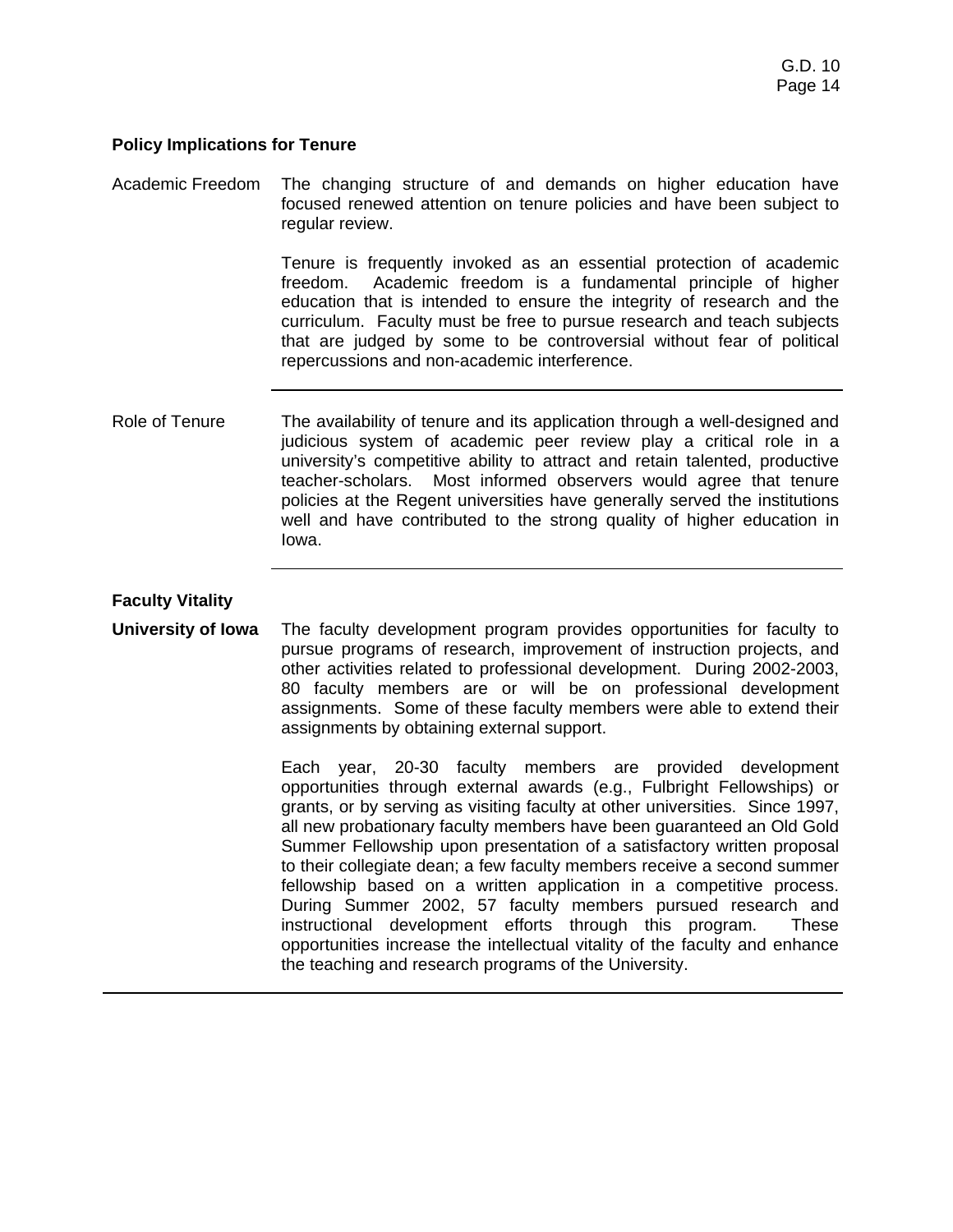**Iowa State University**  The vitality of the faculty, as measured by the number of junior faculty among the total population of faculty, has been difficult during the budget reductions. However, the University is committed to hiring new faculty and has stated this as its number one academic and budget priority. The implementation of post-tenure review is beginning to address the issue of vitality also.

**University of Northern Iowa**  Tenured faculty members are expected to be productively engaged in teaching, scholarship, and service and, as such, provide excellent models of engagement and accomplishment for new faculty. In addition, many tenured faculty members provide leadership for University initiatives and governance, as well as mentoring experiences for untenured faculty and students.

> The University provides a variety of opportunities for tenured and tenure-track faculty to advance their teaching and scholarly interest, including professional development assignments, summer research grants, travel support for participation in academic conferences, and the opportunity to teach special courses and seminars for honors students and presidential scholars. Faculty members are also invigorated by interactions with students in relatively small classes, through their academic advising duties, and through their sponsorship of a number of student organizations and activities.

> Many tenured faculty members have maintained their vitality and increased student engagement in learning through the integration of new technology in their courses. Faculty members use workshops and institutes offered through the Center for Educational Technology to introduce students to Web CT, discussion boards, streaming video, and an increasing number of library resources available electronically. Studio IT, an innovative teaching and demonstration space in Lang Hall, is a recent addition to the technology resources available to faculty members.

Appropriate Tenure Levels There are no national standards to help guide the Board and the institutions on the appropriate levels of tenure at the institutions. Comprehensive examinations of tenure at the national level have concluded that an institution should not allow more than one-half to two-thirds of its faculty to be on tenure appointments.

> A conclusion by the *Commission on Academic Tenure*, for example, was based on the assumption that "a larger proportion of tenured faculty is likely to curtail opportunities for the appointment and retention of younger faculty, with undesirable effects on institutional vitality…and to diminish opportunities for the recruitment and promotion of increased numbers of women and members of minority groups."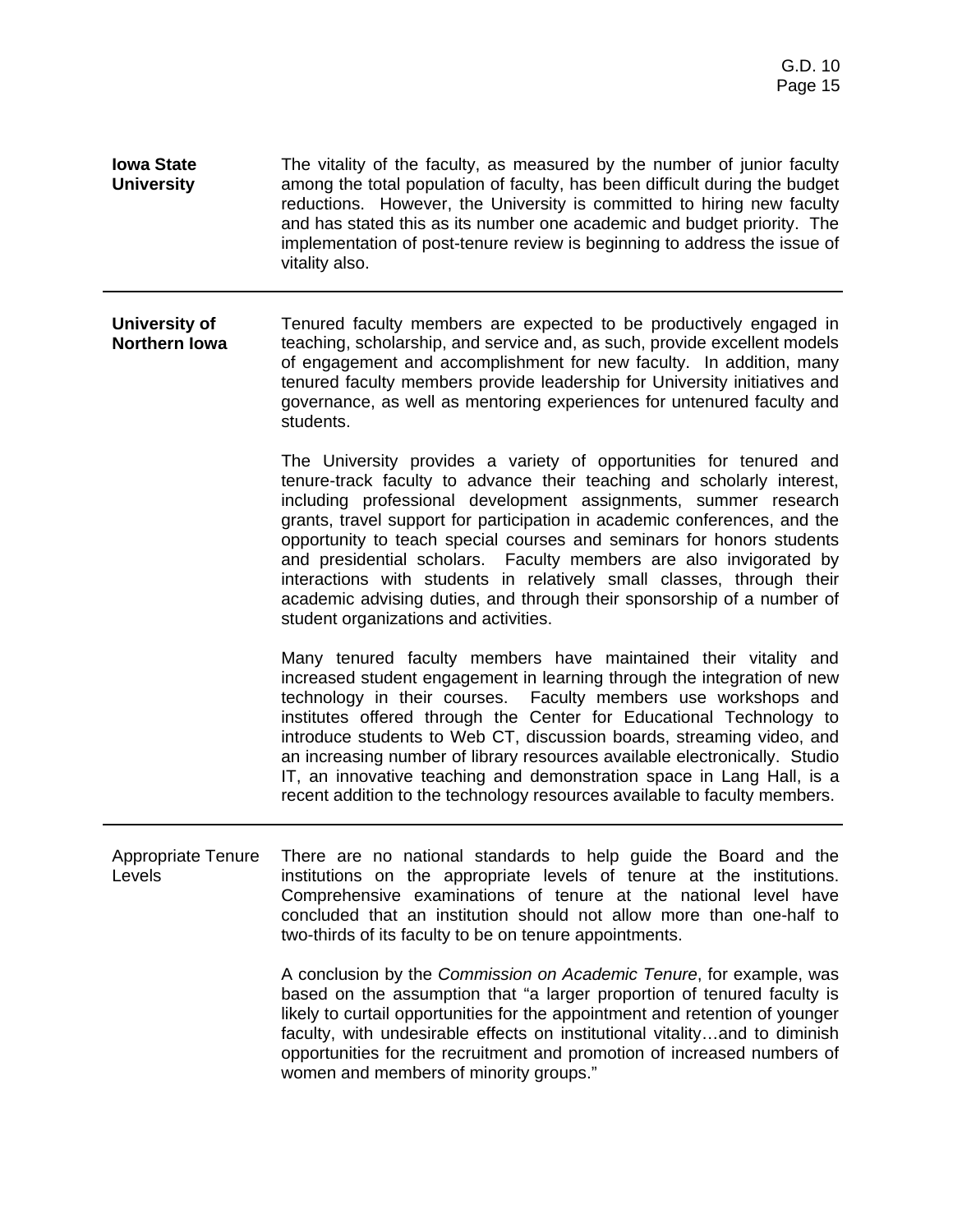Many departments at the Regent institutions exceed this level by some margin. For the reasons noted above, it is recommended that the institutions monitor closely the units where the percentage of tenured faculty exceeds 80%. There may be good reasons for these high percentages as time and circumstances change; however, these percentages are high enough to warrant some attention.

Regent Exhibit Book The complete institutional reports are available in the Regent Exhibit Book.

Board Office Recommendation The Board Office recommends that the institutions monitor closely the units where the percentage of tenured faculty exceeds 80%.

Diana Gonzalez

Approved:

h:/aa/Jan03/GD10tenure.doc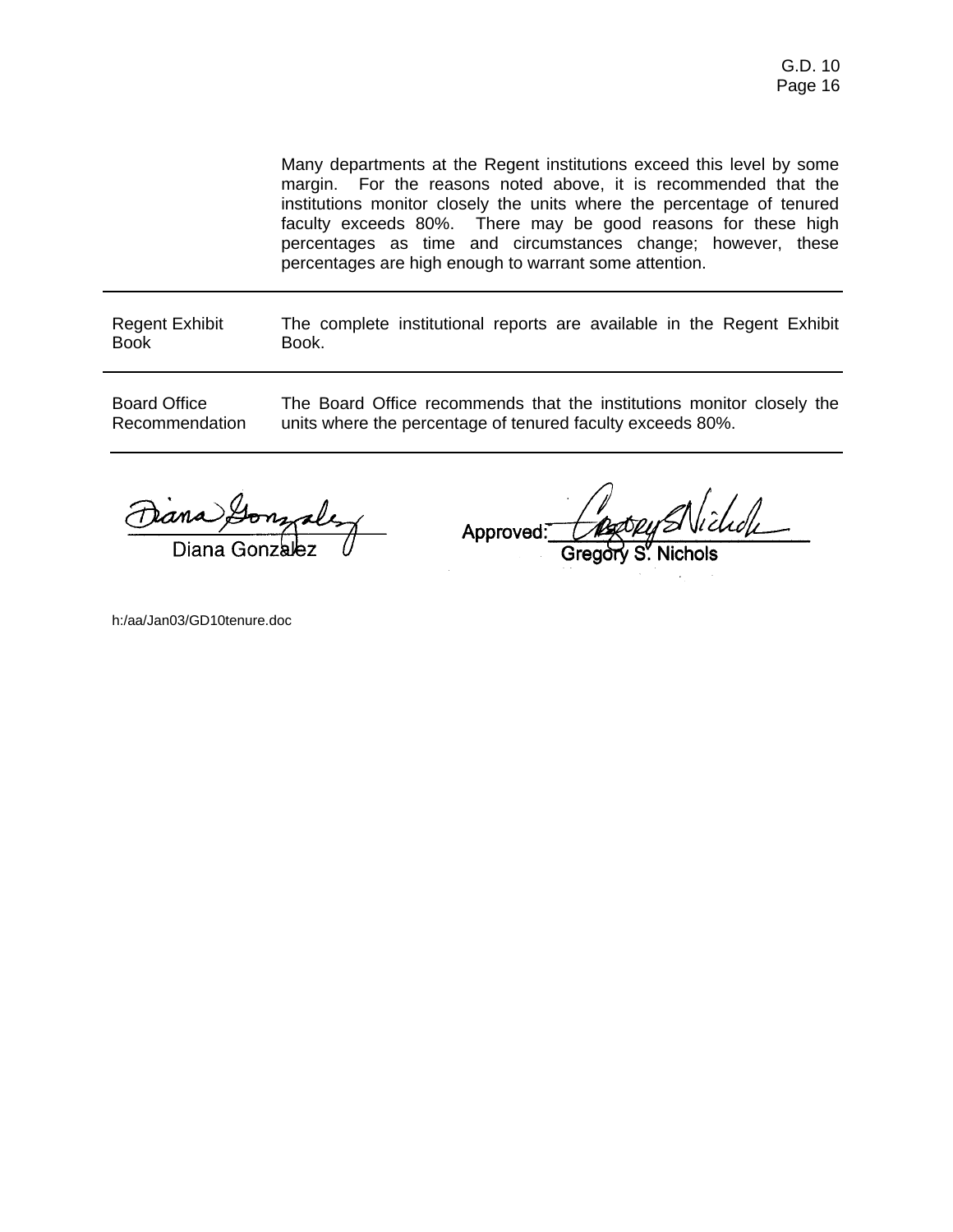# **TABLE 1 REGENT FACULTY BY TENURE STATUS 1986-87 TO 2002-2003**

|                             | 86-87 | 87-88 | 88-89 | 89-90 | 90-91 | 91-92 | 92-93 | 93-94 | 94-95 | 95-96 | 96-97 | 97-98 | 98-99 | 99-00 | 00-01 | $01 - 02$ | $02 - 03$ |
|-----------------------------|-------|-------|-------|-------|-------|-------|-------|-------|-------|-------|-------|-------|-------|-------|-------|-----------|-----------|
|                             |       |       |       |       |       |       |       |       |       |       |       |       |       |       |       |           |           |
| SUI                         |       |       |       |       |       |       |       |       |       |       |       |       |       |       |       |           |           |
| Tenured                     | 1,207 | 1,215 | 1,235 | 1,240 | 1,256 | 1,258 | ,266  | 1,292 | 1,320 | 1,343 | 1,364 | 1,352 | 1,334 | 1,335 | 1,324 | ,320      | 1,294     |
| Tenure Track (Probationary) | 405   | 393   | 404   | 407   | 449   | 465   | 463   | 491   | 483   | 446   | 384   | 360   | 368   | 367   | 390   | 387       | 385       |
| Non-Tenure Track            | 1,352 | 1,469 | 1,541 | 1,532 | 1,578 | 1,589 | ,674  | 1,725 | 1,705 | 1,853 | 1,812 | 2,103 | 2,171 | 2,048 | 2,197 | 2,234     | 2,353     |
| <b>Total</b>                | 2,964 | 3,077 | 3,180 | 3,179 | 3,283 | 3,312 | 3,403 | 3,508 | 3,508 | 3,642 | 3,560 | 3,815 | 3,873 | 3,750 | 3,911 | 3,941     | 4,032     |
|                             |       |       |       |       |       |       |       |       |       |       |       |       |       |       |       |           |           |
| <b>ISU</b>                  |       |       |       |       |       |       |       |       |       |       |       |       |       |       |       |           |           |
| Tenured                     | 1,283 | 1,275 | ,266  | 1,231 | 1,195 | 1,180 | 1,177 | 1,191 | 1,198 | 1,210 | 1,196 | 1,162 | 1,163 | 1,114 | 1,077 | 1,059     | 1,020     |
| Tenure Track (Probationary) | 292   | 272   | 256   | 253   | 274   | 268   | 271   | 266   | 257   | 245   | 257   | 265   | 276   | 309   | 348   | 337       | 335       |
| Non-Tenure Track            | 458   | 430   | 417   | 426   | 434   | 337   | 311   | 305   | 304   | 326   | 333   | 322   | 358   | 358   | 354   | 361       | 365       |
| Total                       | 2,033 | 1,977 | 1,939 | 1,910 | 1,903 | 1,785 | 1,759 | 1,762 | 1,759 | 1,781 | 1,786 | 1,749 | 1,797 | 1,781 | 1,779 | 1,757     | 1,720     |
|                             |       |       |       |       |       |       |       |       |       |       |       |       |       |       |       |           |           |
| <b>UNI</b>                  |       |       |       |       |       |       |       |       |       |       |       |       |       |       |       |           |           |
| Tenured                     | 396   | 390   | 381   | 399   | 387   | 387   | 394   | 407   | 421   | 433   | 453   | 456   | 452   | 429   | 425   | 434       | 424       |
| Tenure Track (Probationary) | 94    | 108   | 106   | 150   | 180   | 180   | 198   | 197   | 189   | 186   | 170   | 152   | 144   | 164   | 191   | 178       | 177       |
| Non-Tenure Track            | 193   | 210   | 217   | 224   | 191   | 191   | 218   | 226   | 245   | 227   | 211   | 218   | 272   | 287   | 245   | 240       | 241       |
| <b>Total</b>                | 683   | 708   | 704   | 773   | 758   | 758   | 810   | 830   | 855   | 846   | 834   | 826   | 868   | 880   | 861   | 852       | 842       |
|                             |       |       |       |       |       |       |       |       |       |       |       |       |       |       |       |           |           |
| <b>REGENTS TOTAL</b>        |       |       |       |       |       |       |       |       |       |       |       |       |       |       |       |           |           |
| Tenured                     | 2,886 | 2,880 | 2,882 | 2,870 | 2,838 | 2,825 | 2,837 | 2,890 | 2,939 | 2,986 | 3,013 | 2,970 | 2,949 | 2,878 | 2,826 | 2,813     | 2,738     |
| Tenure Track (Probationary) | 791   | 773   | 766   | 810   | 903   | 913   | 932   | 954   | 929   | 877   | 811   | 777   | 788   | 840   | 929   | 902       | 897       |
| Non-Tenure Track            | 2,003 | 2,109 | 2,175 | 2,182 | 2,203 | 2,117 | 2,203 | 2,256 | 2,254 | 2,406 | 2,356 | 2,643 | 2,801 | 2,693 | 2,796 | 2,835     | 2,959     |
| Totall                      | 5,680 | 5,762 | 5,823 | 5,862 | 5,944 | 5,855 | 5,972 | 6,100 | 6,122 | 6,269 | 6,180 | 6,390 | 6,538 | 6,411 | 6,551 | 6,550     | 6,594     |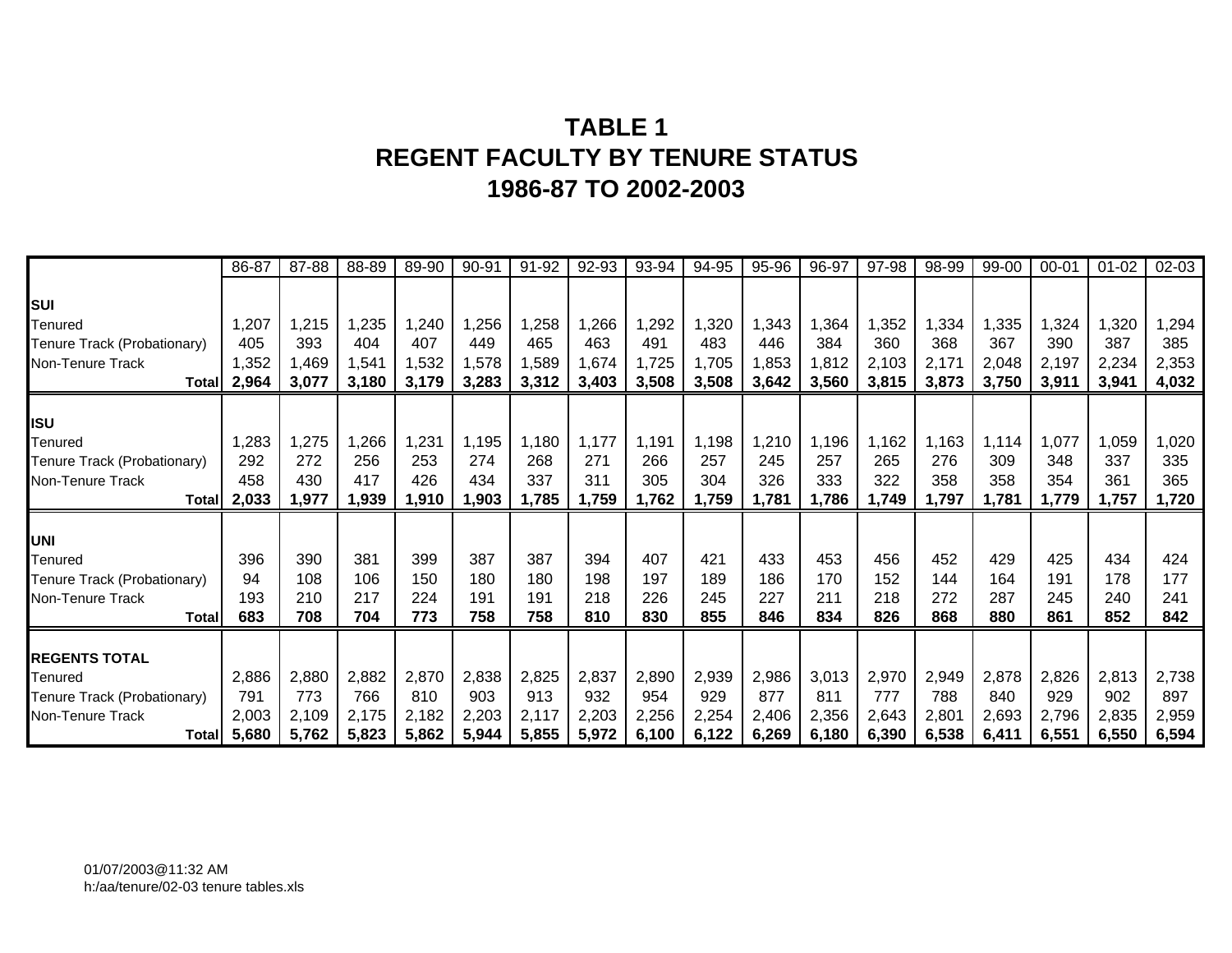**GRAPH 1UNIVERSITY OF IOWA FACULTY BY TENURE STATUS 1993-1994 TO 2002-2003**

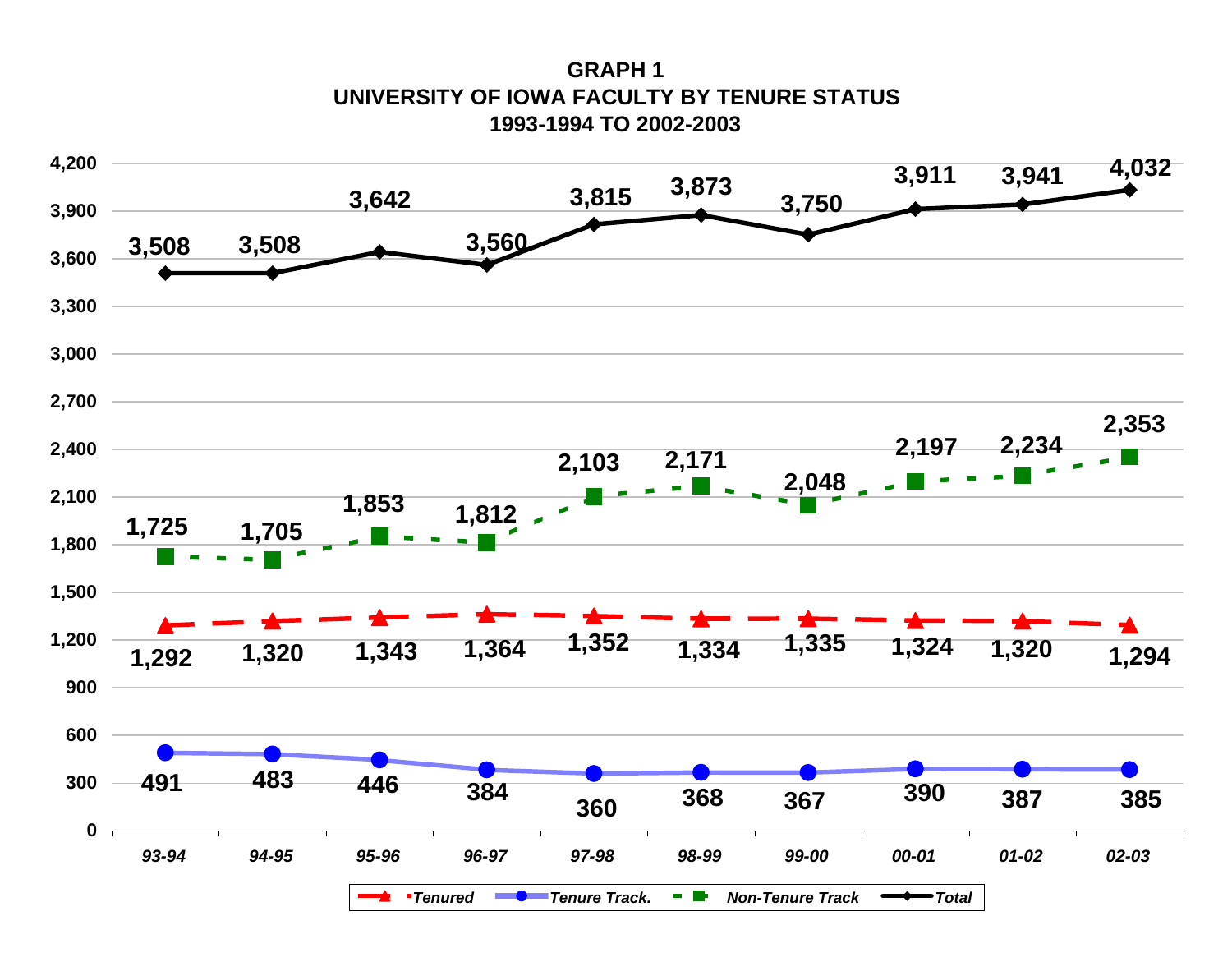**GRAPH 2IOWA STATE UNIVERSITY FACULTY BY TENURE STATUS1993-1994 TO 2002-2003**

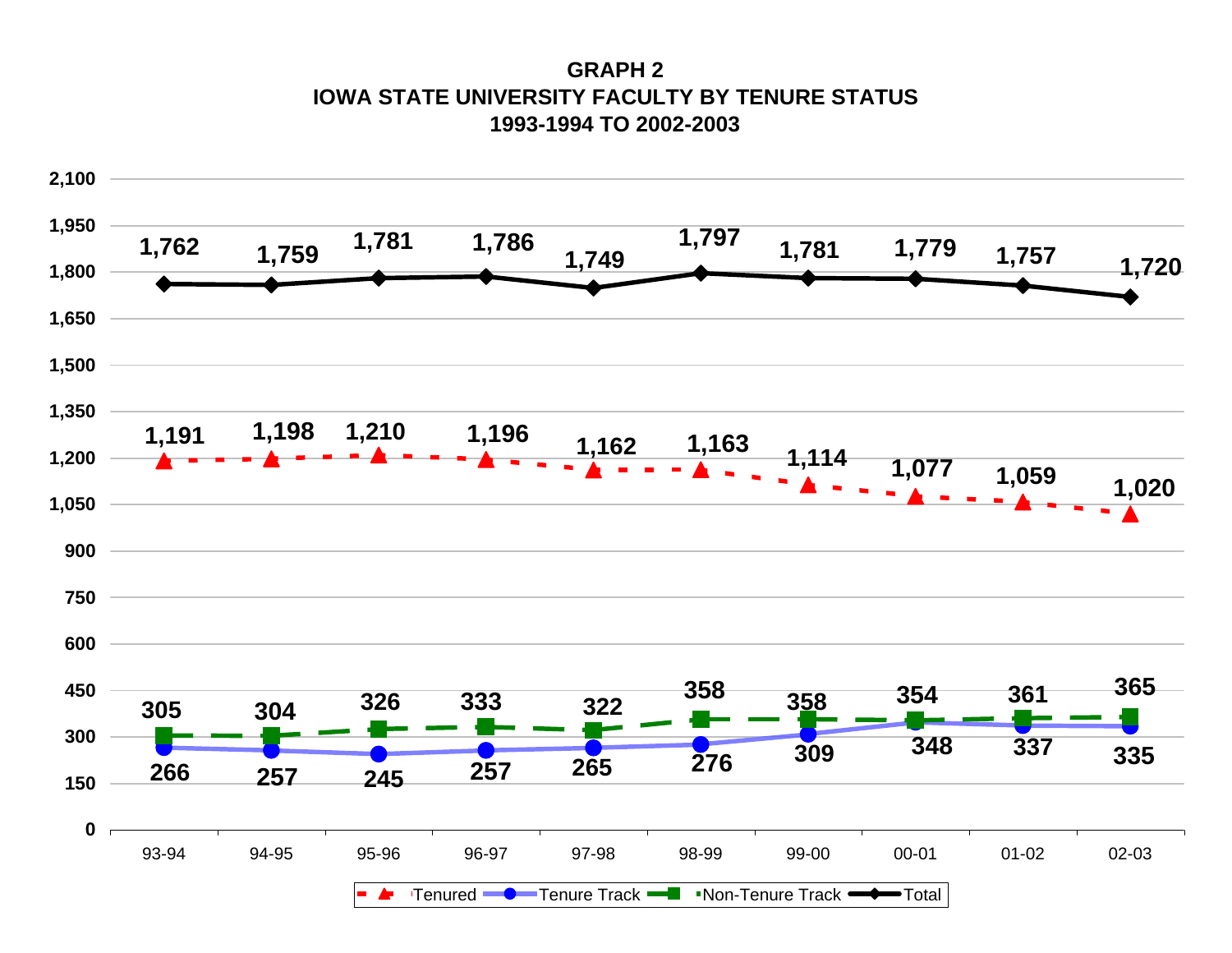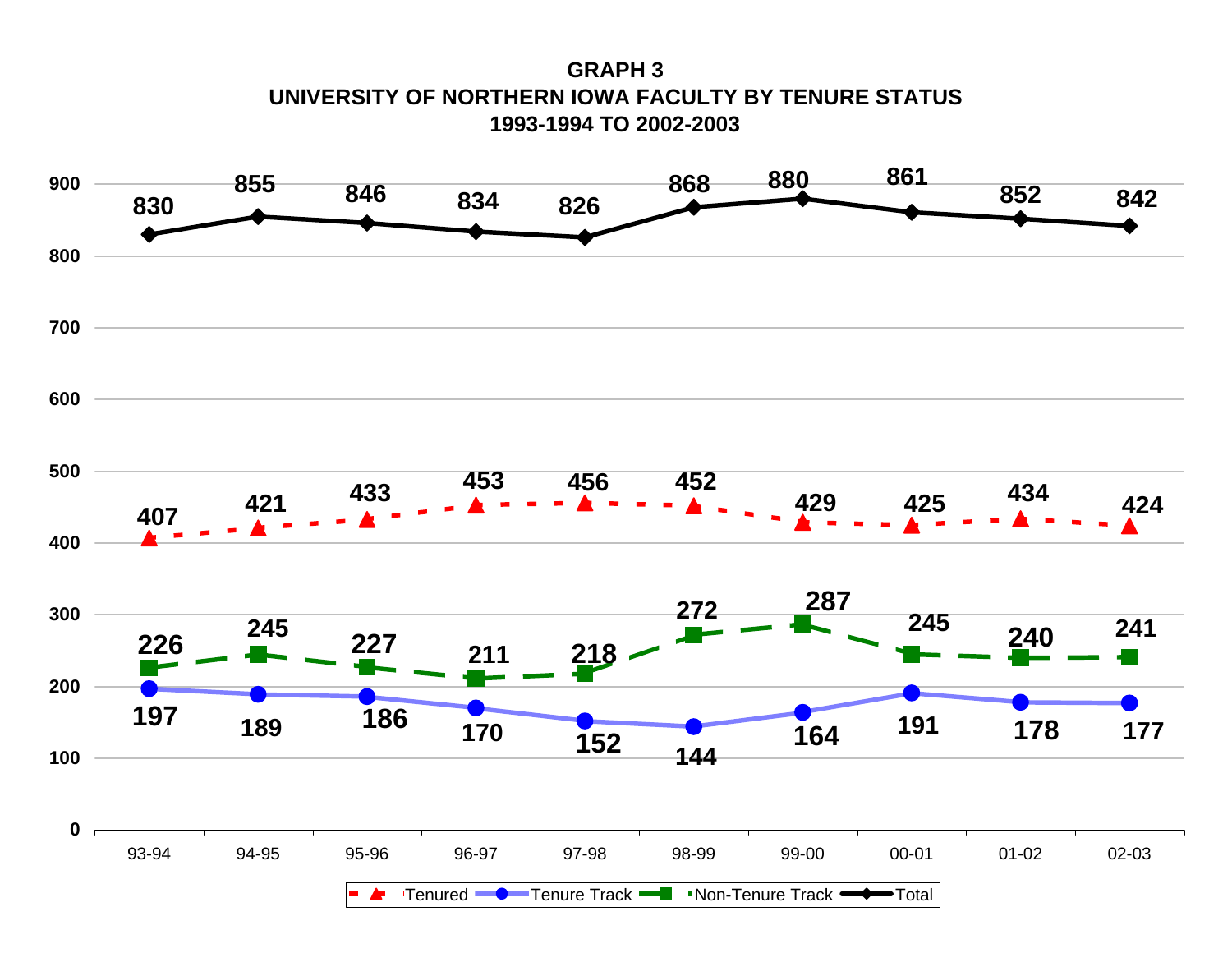**GRAPH 4REGENT FACULTY BY TENURE STATUS 1993-1994 TO 2002-2003**

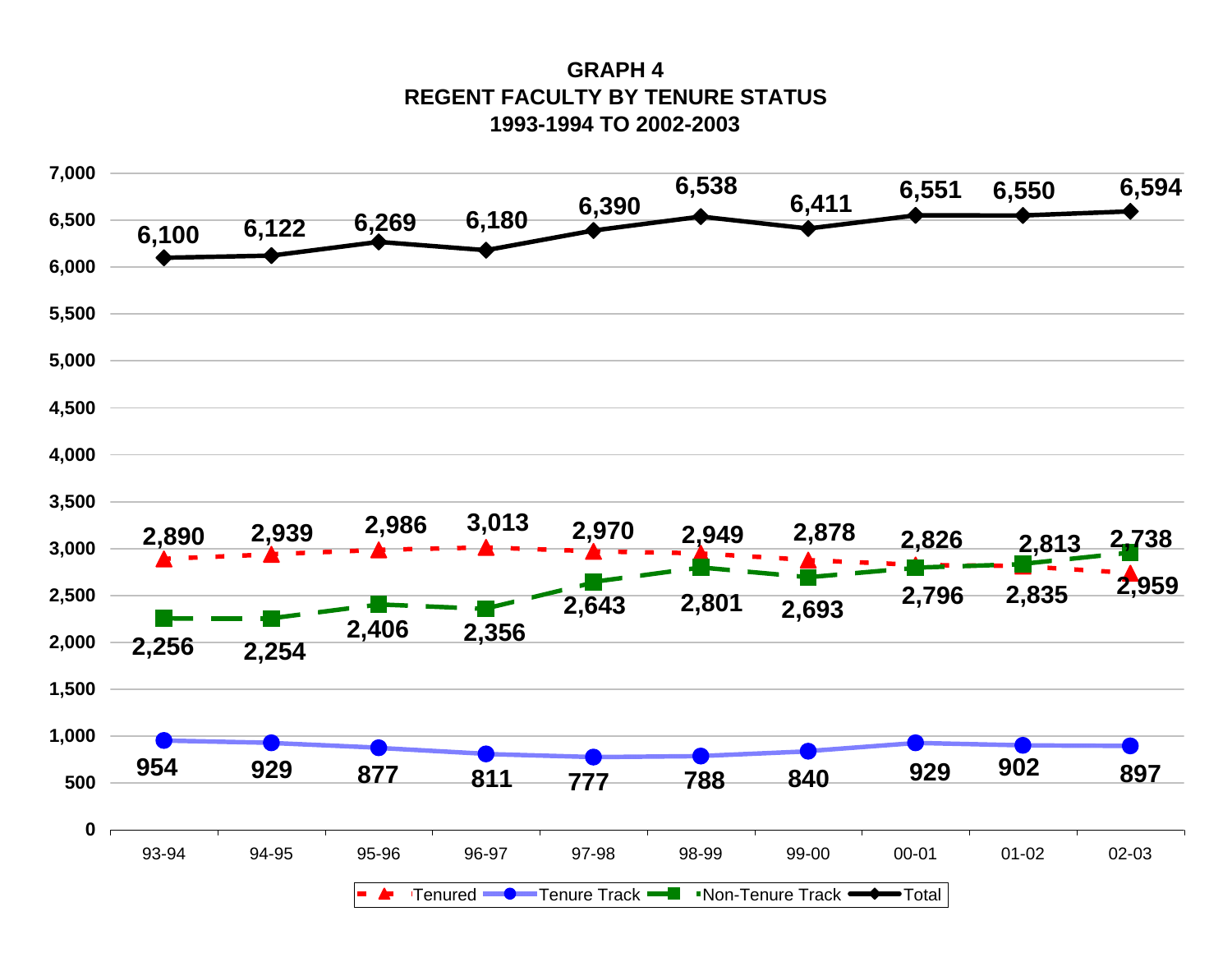### **TABLE 2**

# **PERCENTAGES OF TENURED AND NON-TENURED FACULTY AT REGENT UNIVERSITIES1989-90 TO 2002-2003**

|                                                                                   | 89-90 | $90 - 91$ | $91 - 92$ | $92 - 93$ | 93-94 | 94-95     | 95-96 | $96 - 97$ | 97-98 | 98-99 | $99 - 00$ | $00 - 01$ | $01 - 02$ | $02 - 03$ |
|-----------------------------------------------------------------------------------|-------|-----------|-----------|-----------|-------|-----------|-------|-----------|-------|-------|-----------|-----------|-----------|-----------|
|                                                                                   |       |           |           |           |       |           |       |           |       |       |           |           |           |           |
| <b>UNIVERSITY OF IOWA</b>                                                         |       |           |           |           |       |           |       |           |       |       |           |           |           |           |
| All Faculty                                                                       | 3,179 | 3,283     | 3,312     | 3,403     | 3,508 | 3,508     | 3,642 | 3,560     | 3,815 | 3,873 | 3,750     | 3,911     | 3,941     | 4,032     |
| Tenured Faculty as % of all Faculty                                               | 39.0  | 38.3      | 38.0      | 37.2      | 36.8  | 37.6      | 36.9  | 38.3      | 35.4  | 34.4  | 35.6      | 33.9      | 33.5      | 32.1      |
| Tenure Track Faculty as % of all Faculty                                          | 12.8  | 13.7      | 14.0      | 13.6      | 14.0  | 13.8      | 12.2  | 10.8      | 9.4   | 9.5   | 9.8       | 10.0      | 9.8       | 9.5       |
| Non-Tenure Track Faculty as % of all Faculty                                      | 48.2  | 48.0      | 48.0      | 49.2      | 49.2  | 48.6      | 50.9  | 50.9      | 55.1  | 56.1  | 54.6      | 56.1      | 56.7      | 58.4      |
| % of Tenure-Eligible Faculty with Tenure                                          | 75.3  | 73.7      | 73.0      | 73.2      | 72.5  | 73.2      | 75.1  | 78.0      | 79.0  | 78.4  | 78.4      | 77.2      | 77.3      | 77.1      |
|                                                                                   |       |           |           |           |       |           |       |           |       |       |           |           |           |           |
| <b>Faculty after Excluding Non-Tenure Track</b><br>Faculty in the Health Colleges |       |           |           |           |       |           | (1)   |           |       |       |           |           |           |           |
| Tenured as % of all Faculty                                                       | 58.0  | 57.0      | 58.0      | 57.0      | 56.0  | 58.0      | 58.0  | 59.8      | 58.0  | 56.7  | 54.7      | 55.0      | 55.6      | 54.5      |
| Tenure Track as % of all Faculty                                                  | XX    | XX        | <b>XX</b> | <b>XX</b> | XX    | <b>XX</b> | XX    | 16.8      | 15.4  | 15.6  | 15.0      | 16.2      | 16.3      | 16.2      |
| Non-Tenure Track as % of all Faculty                                              | XX    | XX        | <b>XX</b> | <b>XX</b> | XX    | XX        | XX    | 23.3      | 26.6  | 27.7  | 30.3      | 28.8      | 28.1      | 29.3      |
|                                                                                   |       |           |           |           |       |           |       |           |       |       |           |           |           |           |
| <b>IOWA STATE UNIVERSITY</b>                                                      |       |           |           |           |       |           |       |           |       |       |           |           |           |           |
| <b>All Faculty</b>                                                                | 1,910 | 1,903     | 1,785     | 1,759     | 1,762 | 1,759     | 1,781 | 1,786     | 1,749 | 1,797 | 1,781     | 1,779     | 1,757     | 1,720     |
| Tenured Faculty as % of all Faculty                                               | 64.0  | 63.0      | 66.0      | 67.0      | 68.0  | 68.0      | 68.0  | 66.9      | 66.4  | 64.7  | 62.6      | 60.5      | 60.3      | 59.3      |
| Tenure Track Faculty as % of all Faculty                                          | 13.0  | 14.0      | 15.0      | 15.0      | 15.0  | 15.0      | 14.0  | 14.4      | 15.2  | 15.4  | 17.3      | 19.6      | 19.2      | 19.5      |
| Non-Tenure Track Faculty as % of all Faculty                                      | 22.0  | 23.0      | 19.0      | 18.0      | 17.0  | 17.0      | 18.0  | 18.6      | 18.4  | 19.9  | 20.1      | 19.9      | 20.5      | 21.2      |
| % of Tenure-Eligible Faculty with Tenure                                          | 83.0  | 81.0      | 81.0      | 81.0      | 82.0  | 82.0      | 83.0  | 82.3      | 81.4  | 80.8  | 78.3      | 75.6      | 75.9      | 75.3      |
|                                                                                   |       |           |           |           |       |           |       |           |       |       |           |           |           |           |
| UNIVERSITY OF NORTHERN IOWA                                                       |       |           |           |           |       |           |       |           |       |       |           |           |           |           |
| <b>All Faculty</b>                                                                | 773   | 758       | 758       | 810       | 830   | 855       | 846   | 834       | 826   | 868   | 880       | 861       | 852       | 842       |
| Tenured Faculty as % of all Faculty                                               | 52.0  | 52.0      | 51.0      | 49.0      | 49.0  | 49.0      | 51.0  | 54.3      | 55.2  | 52.1  | 48.8      | 49.4      | 50.9      | 50.4      |
| Tenure Track Faculty as % of all Faculty                                          | 19.0  | 24.0      | 24.0      | 24.0      | 24.0  | 22.0      | 22.0  | 20.4      | 18.4  | 16.6  | 18.6      | 22.1      | 20.9      | 21.0      |
| Non-Tenure Track Faculty as % of all Faculty                                      | 29.0  | 25.0      | 25.0      | 27.0      | 27.0  | 29.0      | 27.0  | 25.3      | 26.4  | 31.3  | 32.6      | 28.5      | 28.2      | 28.6      |
| % of Tenure-Eligible Faculty with Tenure                                          | 74.0  | 73.0      | 68.0      | 67.0      | 67.0  | 69.0      | 70.0  | 72.7      | 75.0  | 75.8  | 72.3      | 69.0      | 70.9      | 70.5      |
|                                                                                   |       |           |           |           |       |           |       |           |       |       |           |           |           |           |
| <b>REGENTS TOTAL</b>                                                              |       |           |           |           |       |           |       |           |       |       |           |           |           |           |
| <b>All Faculty</b>                                                                | 5,862 | 5,944     | 5,855     | 5,972     | 6,100 | 6,122     | 6,269 | 6,180     | 6,390 | 6,538 | 6,411     | 6,551     | 6,550     | 6,594     |
| Tenured Faculty as % of all Faculty                                               | 49.0  | 47.7      | 48.2      | 47.5      | 47.4  | 48.0      | 47.6  | 48.8      | 46.4  | 45.1  | 44.9      | 43.1      | 42.9      | 41.5      |
| Tenure Track Faculty as % of all Faculty                                          | 13.8  | 15.2      | 15.6      | 15.6      | 15.6  | 15.2      | 14.0  | 13.1      | 12.2  | 12.1  | 13.1      | 14.2      | 13.8      | 13.6      |
| Non-Tenure Track Faculty as % of all Faculty                                      | 37.2  | 37.1      | 36.2      | 36.9      | 37.0  | 36.8      | 38.4  | 38.1      | 41.4  | 42.8  | 42.0      | 42.7      | 43.3      | 44.9      |
| % of Tenure-Eligible Faculty with Tenure                                          | 78.0  | 75.9      | 75.6      | 75.3      | 75.2  | 76.0      | 77.3  | 78.8      | 79.3  | 78.9  | 77.4      | 75.3      | 75.7      | 75.3      |

(1) Annual reports prior to 1996 did not recalculate non-tenured faculty percentages.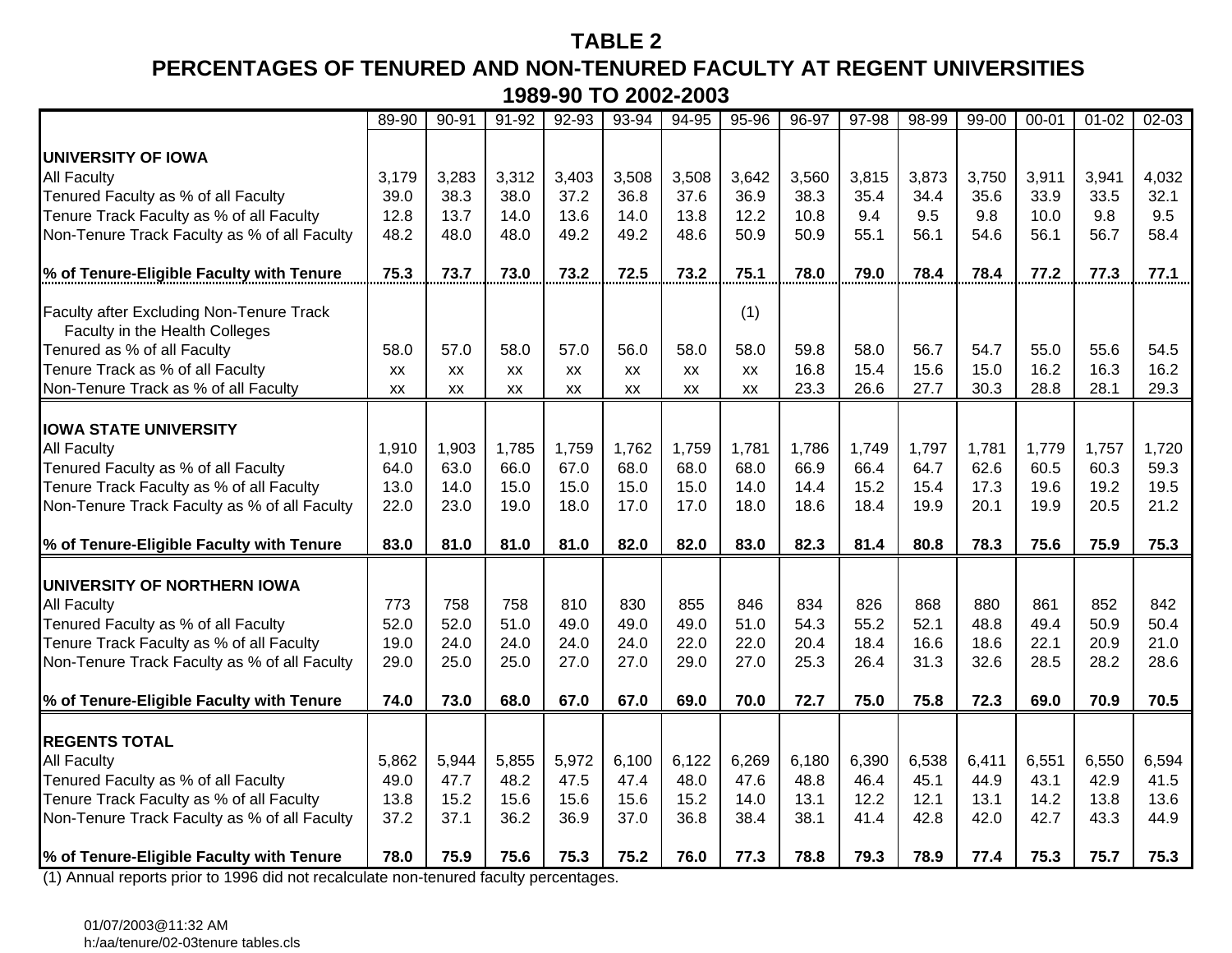## **TABLE 3 TENURE DENSITY AT REGENT UNIVERSITIES: 1991-1992 TO 2002-2003**

| <b>UNIVERSITY OF IOWA</b>                                                                                                                 | $91 - 92$ | $92 - 93$ | 93-94 | $94 - 95$      | 95-96 | 96-97 | 97-98 | 98-99 | $99 - 00$ | $00 - 01$      | $01 - 02$ | $02 - 03$ |
|-------------------------------------------------------------------------------------------------------------------------------------------|-----------|-----------|-------|----------------|-------|-------|-------|-------|-----------|----------------|-----------|-----------|
| <b>Academic Departments and Units</b>                                                                                                     |           |           |       |                |       |       |       |       |           |                |           |           |
| Number of Depts. with 70% or More of                                                                                                      |           |           |       |                |       |       |       |       |           |                |           |           |
| <b>Total Faculty Tenured</b>                                                                                                              | 13        | 13        | 9     | 8              | 11    | 12    | 10    | 11    | 8         | $\overline{7}$ | 9         | 9         |
| Percent of Depts. with 70% or More of                                                                                                     |           |           |       |                |       |       |       |       |           |                |           |           |
| <b>Total Faculty Tenured</b>                                                                                                              | 13.0%     | 13.0%     | 9.0%  | 8.0%           | 12.0% | 12.0% | 10.0% | 11.5% | 8.3%      | 7.0%           | 8.7%      | 8.7%      |
| Number of Depts. with 70% or More of                                                                                                      |           |           |       |                |       |       |       |       |           |                |           |           |
| Tenure-Eligible Faculty Tenured                                                                                                           | 58        | 59        | 56    | 57             | 60    | 71    | 75    | 74    | 75        | 70             | 72        | 73        |
| Percent of Depts. with 70% or More of                                                                                                     |           |           |       |                |       |       |       |       |           |                |           |           |
| Tenure-Eligible Faculty Tenured                                                                                                           | 59.0%     | 60.0%     | 59.0% | 60.0%          | 63.0% | 73.0% | 78.0% | 77.1% | 78.1%     | 70.0%          | 69.9%     | 70.9%     |
|                                                                                                                                           |           |           |       |                |       |       |       |       |           |                |           |           |
| <b>IOWA STATE UNIVERSITY</b>                                                                                                              | 91-92     | 92-93     | 93-94 | 94-95          | 95-96 | 96-97 | 97-98 | 98-99 | 99-00     | $00 - 01$      | $01 - 02$ | 02-03     |
| <b>Academic Departments and Units</b>                                                                                                     |           |           |       |                |       |       |       |       |           |                |           |           |
| Number of Depts. with 70% or More of                                                                                                      |           |           |       |                |       |       |       |       |           |                |           |           |
| <b>Total Faculty Tenured</b>                                                                                                              | 35        | 31        | 34    | 32             | 37    | 37    | 41    | 29    | 25        | 20             | 18        | 22        |
| Percent of Depts. with 70% or More of                                                                                                     |           |           |       |                |       |       |       |       |           |                |           |           |
| <b>Total Faculty Tenured</b>                                                                                                              | 51.0%     | 50.0%     | 55.0% | 52.0%          | 53.0% | 54.0% | 59.0% | 41.4% | 36.2%     | 29.4%          | 27.3%     | 33.8%     |
| Number of Depts. with 70% or More of                                                                                                      |           |           |       |                |       |       |       |       |           |                |           |           |
| Tenure-Eligible Faculty Tenured                                                                                                           | 53        | 53        | 51    | 57             | 59    | 56    | 58    | 56    | 52        | 45             | 44        | 43        |
| Percent of Depts. with 70% or More of                                                                                                     |           |           |       |                |       |       |       |       |           |                |           |           |
| Tenure-Eligible Faculty Tenured                                                                                                           | 78.0%     | 85.0%     | 82.0% | 92.0%          | 84.0% | 82.0% | 84.0% | 80.0% | 75.4%     | 66.2%          | 66.7%     | 66.2%     |
| Note: ISU has several departments with faculty divided between two colleges. They are treated as separate entities in these calculations. |           |           |       |                |       |       |       |       |           |                |           |           |
| UNIVERSITY OF NORTHERN IOWA                                                                                                               | 91-92     | 92-93     | 93-94 | 94-95          | 95-96 | 96-97 | 97-98 | 98-99 | 99-00     | $00 - 01$      | $01 - 02$ | $02 - 03$ |
| <b>Academic Departments and Units</b>                                                                                                     |           |           |       |                |       |       |       |       |           |                |           |           |
| Number of Depts. with 70% or More of                                                                                                      |           |           |       |                |       |       |       |       |           |                |           |           |
| <b>Total Faculty Tenured</b>                                                                                                              | 0         | 4         | 4     | $\overline{2}$ | 4     | 4     | 5     | 5     | 4         | 3              | 4         | -1        |
| Percent of Depts. with 70% or More of                                                                                                     |           |           |       |                |       |       |       |       |           |                |           |           |
| <b>Total Faculty Tenured</b>                                                                                                              | 0.0%      | 11.0%     | 11.0% | 6.0%           | 11.0% | 10.0% | 13.0% | 12.2% | 10.0%     | 8.3%           | 11.4%     | 2.9%      |
| Number of Depts. with 70% or More of                                                                                                      |           |           |       |                |       |       |       |       |           |                |           |           |
| Tenure-Eligible Faculty Tenured                                                                                                           | 18        | 17        | 15    | 17             | 18    | 22    | 29    | 33    | 27        | 19             | 19        | 21        |
| Percent of Depts. with 70% or More of                                                                                                     |           |           |       |                |       |       |       |       |           |                |           |           |
| Tenure-Eligible Faculty Tenured                                                                                                           | 55.0%     | 47.0%     | 42.0% | 47.0%          | 49.0% | 56.0% | 74.0% | 80.5% | 67.5%     | 52.8%          | 54.3%     | 60.0%     |
|                                                                                                                                           |           |           |       |                |       |       |       |       |           |                |           |           |
| <b>REGENTS TOTAL</b>                                                                                                                      | 91-92     | 92-93     | 93-94 | 94-95          | 95-96 | 96-97 | 97-98 | 98-99 | 99-00     | $00 - 01$      | $01 - 02$ | 02-03     |
| <b>Academic Departments and Units</b>                                                                                                     |           |           |       |                |       |       |       |       |           |                |           |           |
| Number of Depts. with 70% or More of                                                                                                      |           |           |       |                |       |       |       |       |           |                |           |           |
| <b>Total Faculty Tenured</b>                                                                                                              | 48        | 48        | 47    | 42             | 52    | 53    | 56    | 45    | 37        | 30             | 31        | 32        |
| Percent of Depts. with 70% or More of                                                                                                     |           |           |       |                |       |       |       |       |           |                |           |           |
| <b>Total Faculty Tenured</b>                                                                                                              | 23.8%     | 24.2%     | 23.7% | 21.5%          | 26.3% | 26.0% | 27.6% | 21.7% | 18.0%     | 14.7%          | 15.2%     | 15.8%     |
| Number of Depts. with 70% or More of                                                                                                      |           |           |       |                |       |       |       |       |           |                |           |           |
| Tenure-Eligible Faculty Tenured                                                                                                           | 129       | 129       | 122   | 131            | 137   | 149   | 162   | 163   | 154       | 134            | 135       | 137       |
| Percent of Depts. with 70% or More of                                                                                                     |           |           |       |                |       |       |       |       |           |                |           |           |
| Tenure-Eligible Faculty Tenured                                                                                                           | 63.9%     | 65.2%     | 61.6% | 67.2%          | 69.2% | 73.0% | 79.8% | 78.7% | 75.1%     | 68.6%          | 66.2%     | 67.5%     |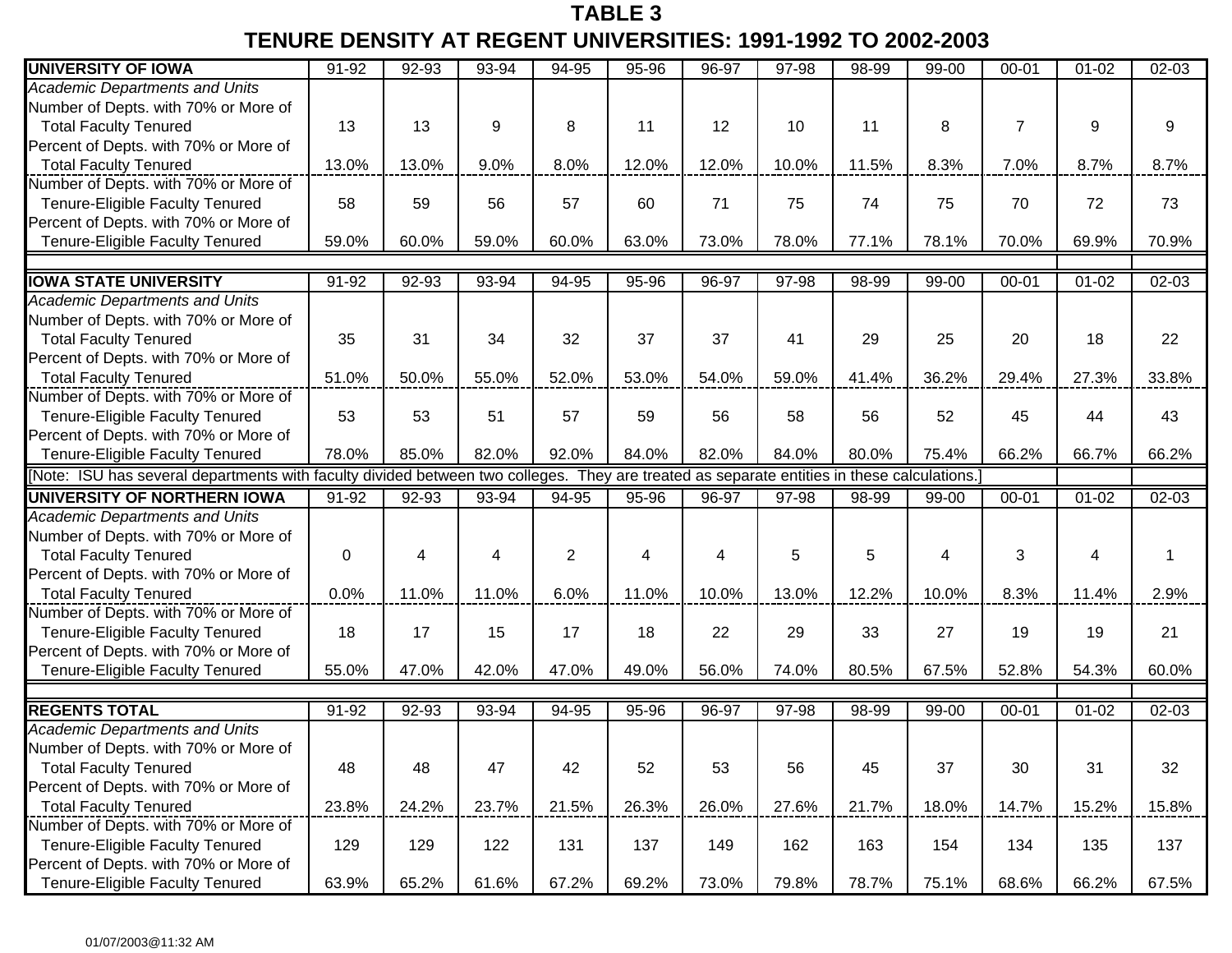# **TABLE 4TENURE AMONG MINORITIES AT REGENT UNIVERSITIES FALL 1991 TO FALL 2002**

| <b>UNIVERSITY OF IOWA</b>              |                              |                  |                  |                   |                 |                 |         |                 |                 |                  |                  |                   |  |
|----------------------------------------|------------------------------|------------------|------------------|-------------------|-----------------|-----------------|---------|-----------------|-----------------|------------------|------------------|-------------------|--|
|                                        | Fall 91                      | Fall 92          | Fall 93          | Fall 94           | Fall 95         | Fall 96         | Fall 97 | Fall 98         | Fall 99         | Fall 00          | Fall 01          | Fall 02           |  |
| <b>Total Tenure Eligible Faculty</b>   | 1,723                        | 1,729            | 1,783            | 1,803             | 1,789           | 1,748           | 1,712   | 1,702           | 1,702           | 1,714            | 1,707            | 1,679             |  |
| <b>Fenure Eligible Minorities</b>      | 176                          | 191              | 199              | 200               | 195             | 192             | 192     | 199             | 203             | $\overline{210}$ | 209              | $\overline{213}$  |  |
| <b>Tenured Minorities</b>              | 106                          | 105              | 110              | 117               | 126             | 130             | 136     | 138             | 142             | 142              | $\overline{143}$ | $\frac{145}{145}$ |  |
| <b>Tenure Track Minorities</b>         | $\overline{70}$              | 86               | 89               | 83                | 69              | 62              | 56      | 61              | 61              | 68               | 66               | 68                |  |
| % Minority Tenured of Tenure-Eligible  | 6.2%                         | 6.1%             | 6.2%             | 6.5%              | 7.0%            | 7.4%            | 7.9%    | 8.1%            | 8.3%            | 8.3%             | 8.4%             | 8.6%              |  |
| % Min. Tenured of Tenure-Eligible Min. | 60.2%                        | 55.0%            | 55.3%            | 58.5%             | 64.6%           | 67.7%           | 70.8%   | 69.3%           | 70.0%           | 67.6%            | 68.4%            | 68.1%             |  |
| % Total Tenured of Tenure-Eligible     | 73.0%                        | 73.2%            | 72.5%            | 73.2%             | 75.1%           | 78.0%           | 79.0%   | 78.4%           | 78.4%           | 77.2%            | 77.3%            | 77.1%             |  |
|                                        |                              |                  |                  |                   |                 |                 |         |                 |                 |                  |                  |                   |  |
|                                        | <b>IOWA STATE UNIVERSITY</b> |                  |                  |                   |                 |                 |         |                 |                 |                  |                  |                   |  |
|                                        | Fall 91                      | Fall 92          | Fall 93          | Fall 94           | Fall 95         | Fall 96         | Fall 97 | Fall 98         | Fall 99         | Fall 00          | Fall 01          | Fall 02           |  |
| <b>Total Tenure Eligible Faculty</b>   | 1,448                        | 1,448            | 1,457            | 1,455             | 1,455           | 1,453           | 1,427   | 1,439           | 1,423           | 1,425            | 1,396            | 1,355             |  |
| <b>Fenure Eligible Minorities</b>      | 118                          | 133              | 144              | 144               | 140             | 149             | 162     | 172             | 181             | 196              | 205              | 204               |  |
| <b>Tenured Minorities</b>              | 65                           | $\overline{72}$  | 84               | $\overline{84}$   | 93              | $\overline{98}$ | 103     | 108             | 109             | 118              | 129              | 130               |  |
| <b>Tenure Track Minorities</b>         | 53                           | 61               | 60               | 60                | $\overline{47}$ | 51              | 59      | 64              | $\overline{72}$ | $\overline{78}$  | $\overline{76}$  | 74                |  |
| % Minority Tenured of Tenure-Eligible  | 4.5%                         | 5.0%             | 5.8%             | 5.8%              | 6.4%            | 6.7%            | 7.2%    | 7.5%            | 7.7%            | 8.3%             | 9.2%             | 9.6%              |  |
| % Min. Tenured of Tenure-Eligible Min. | 55.1%                        | 54.1%            | 58.3%            | 58.3%             | 66.4%           | 65.8%           | 63.6%   | 62.8%           | 60.2%           | 60.2%            | 62.9%            | 63.7%             |  |
| % Total Tenured of Tenure-Eligible     | 81.0%                        | 81.0%            | 82.0%            | 82.0%             | 83.0%           | 82.3%           | 81.4%   | 80.8%           | 78.3%           | 75.6%            | 75.9%            | 75.3%             |  |
|                                        |                              |                  |                  |                   |                 |                 |         |                 |                 |                  |                  |                   |  |
| <b>UNIVERSITY OF NORTHERN IOWA</b>     |                              |                  |                  |                   |                 |                 |         |                 |                 |                  |                  |                   |  |
|                                        | Fall 91                      | Fall $92$        | Fall 93          | Fall 94           | Fall 95         | Fall 96         | Fall 97 | Fall 98         | Fall 99         | Fall 00          | Fall 01          | Fall 02           |  |
| <b>Total Tenure Eligible Faculty</b>   | 567                          | 592              | 604              | 610               | 619             | 623             | 608     | 596             | 593             | 616              | 612              | 601               |  |
| <b>Fenure Eligible Minorities</b>      | 46                           | $\overline{51}$  | 58               | 67                | 60              | 61              | 62      | 69              | 71              | 71               | 70               | 64                |  |
| <b>Tenured Minorities</b>              | 25                           | 28               | 31               | 35                | 35              | 40              | 43      | 44              | 40              | 43               | 46               | 40                |  |
| <b>Tenure Track Minorities</b>         | 21                           | 23               | 27               | $\overline{32}$   | $\overline{25}$ | $\overline{21}$ | 19      | $\overline{25}$ | $\overline{31}$ | $\overline{28}$  | 24               | 24                |  |
| % Minority Tenured of Tenure-Eligible  | 4.4%                         | 4.7%             | 5.1%             | 5.7%              | 5.7%            | 6.4%            | 7.1%    | 7.4%            | 6.7%            | 7.0%             | 7.5%             | 6.7%              |  |
| % Min. Tenured of Tenure-Eligible Min. | 54.3%                        | 54.9%            | 53.4%            | 52.2%             | 58.3%           | 65.6%           | 69.4%   | 63.8%           | 56.3%           | 60.6%            | 65.7%            | 62.5%             |  |
| % Total Tenured of Tenure-Eligible     | 68.0%                        | 67.0%            | 67.0%            | 69.0%             | 70.0%           | 72.7%           | 75.0%   | 75.8%           | 72.3%           | 69.0%            | 70.9%            | 70.5%             |  |
|                                        |                              |                  |                  |                   |                 |                 |         |                 |                 |                  |                  |                   |  |
|                                        | <b>REGENTS TOTAL</b>         |                  |                  |                   |                 |                 |         |                 |                 |                  |                  |                   |  |
|                                        | Fall 91                      | Fall 92          | Fall 93          | Fall 94           | Fall 95         | Fall 96         | Fall 97 | Fall 98         | Fall 99         | Fall 00          | Fall 01          | Fall 02           |  |
| <b>Total Tenure Eligible Faculty</b>   | 3,738                        | 3,769            | 3,844            | 3,868             | 3,863           | 3,824           | 3,747   | 3,737           | 3,718           | 3,755            | 3,715            | 3,635             |  |
| <b>Fenure Eligible Minorities</b>      | 340                          | 375              | 401              | 411               | 395             | 402             | 416     | 440             | 455             | 477              | 484              | 481               |  |
| <b>Tenured Minorities</b>              | 196                          | $\overline{205}$ | $\overline{225}$ | 236               | 254             | 268             | 282     | 290             | 291             | 303              | 318              | 315               |  |
| <b>Tenure Track Minorities</b>         | 144                          | 170              | 176              | $\frac{175}{175}$ | 141             | $\frac{1}{134}$ | 134     | 150             | 164             | 174              | 166              | 166               |  |
| % Minority Tenured of Tenure-Eligible  | 5.2%                         | 5.4%             | 5.9%             | 6.1%              | 6.6%            | 7.0%            | 7.5%    | 7.8%            | 7.8%            | 8.1%             | 8.6%             | 8.7%              |  |
| % Min. Tenured of Tenure-Eligible Min. | 57.6%                        | 54.7%            | 56.1%            | 57.4%             | 64.3%           | 66.7%           | 67.8%   | 65.9%           | 64.0%           | 63.5%            | 65.7%            | 65.5%             |  |
| % Total Tenured of Tenure-Eligible     | 75.6%                        | 75.3%            | 75.2%            | 76.0%             | 77.3%           | 78.8%           | 79.3%   | 78.9%           | 77.4%           | 75.3%            | 75.7%            | 75.3%             |  |

01/07/2003@11:32 AMh:/aa/tenure/02-03tenure tables.xls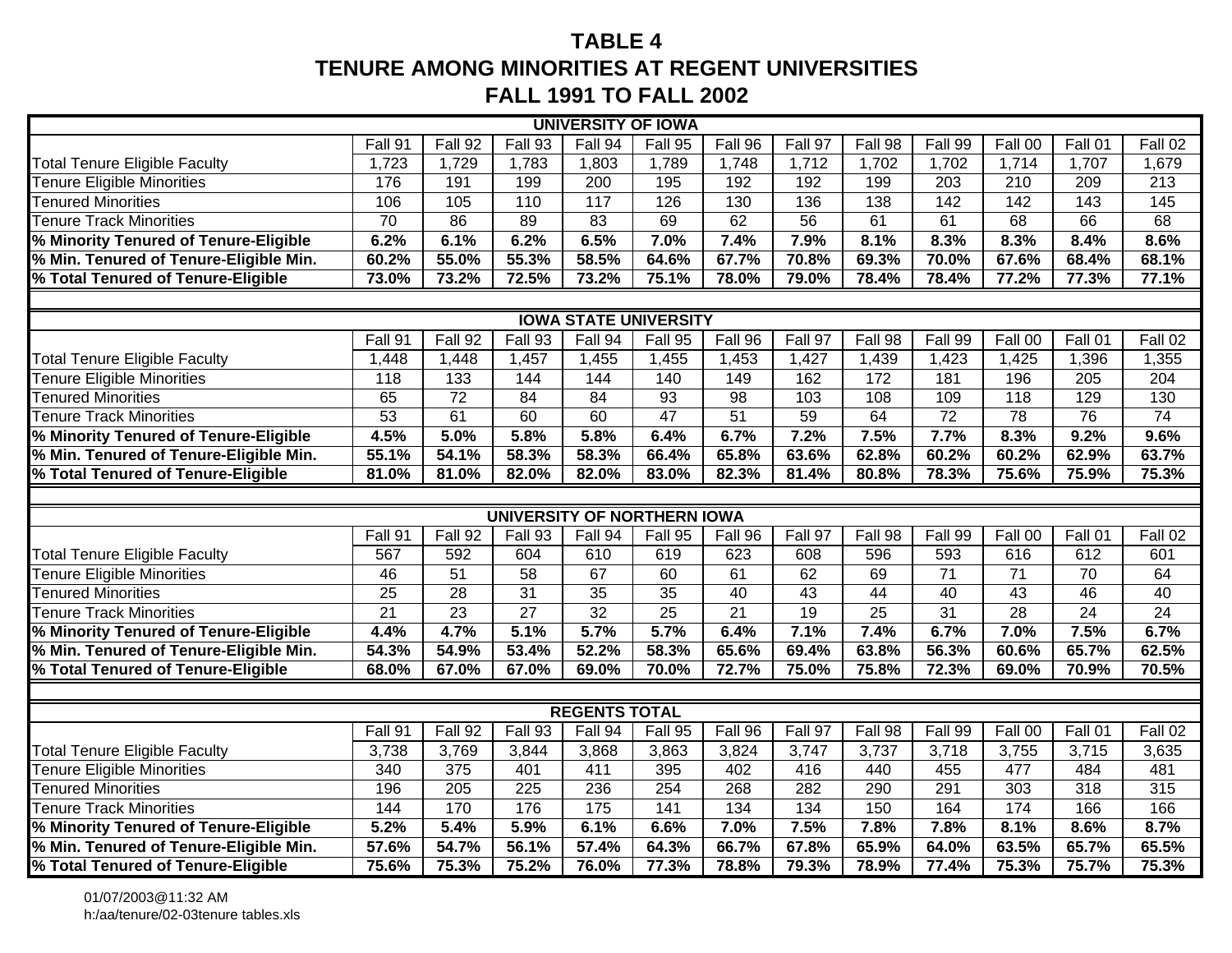**GRAPH 5TENURE AMONG MINORITIES AT THE UNIVERSITY OF IOWA Fall 1990 to Fall 2002**

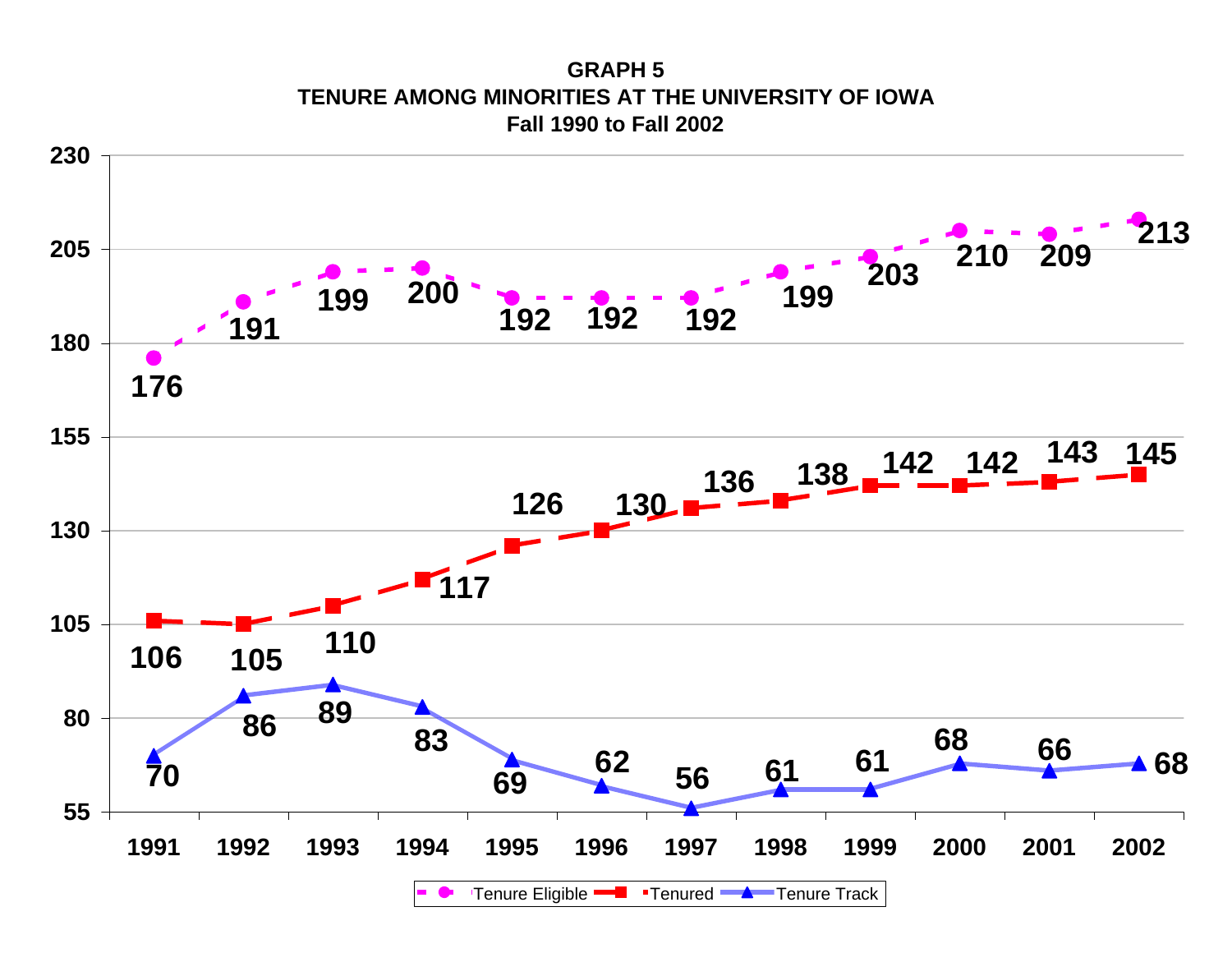**GRAPH 6TENURED MINORITES AT IOWA STATE UNIVERSITY Fall 1990 to Fall 2002**

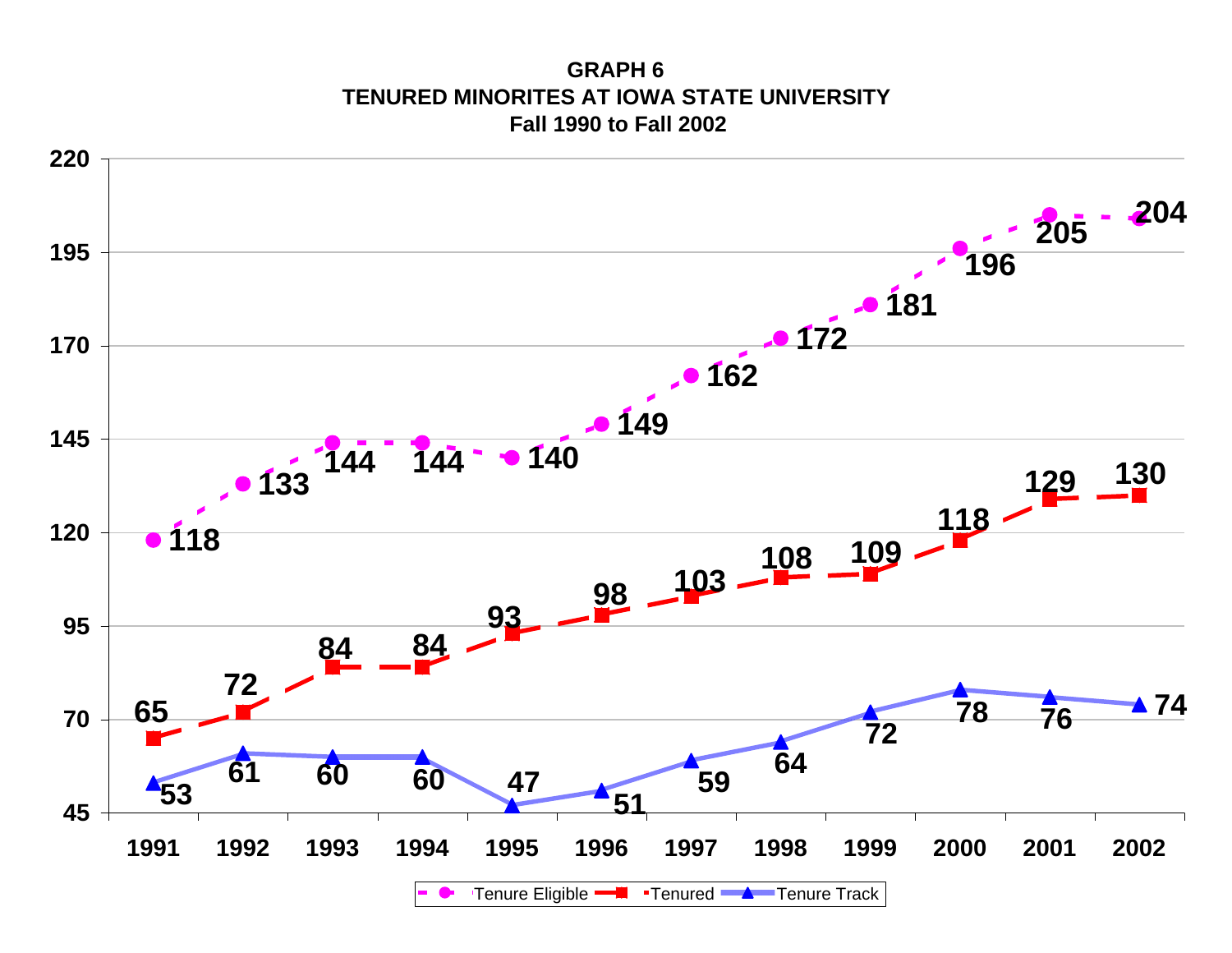**GRAPH 7TENURED MINORITIES AT THE UNIVERSITY OF NORTHERN IOWA Fall 1990 to Fall 2002**

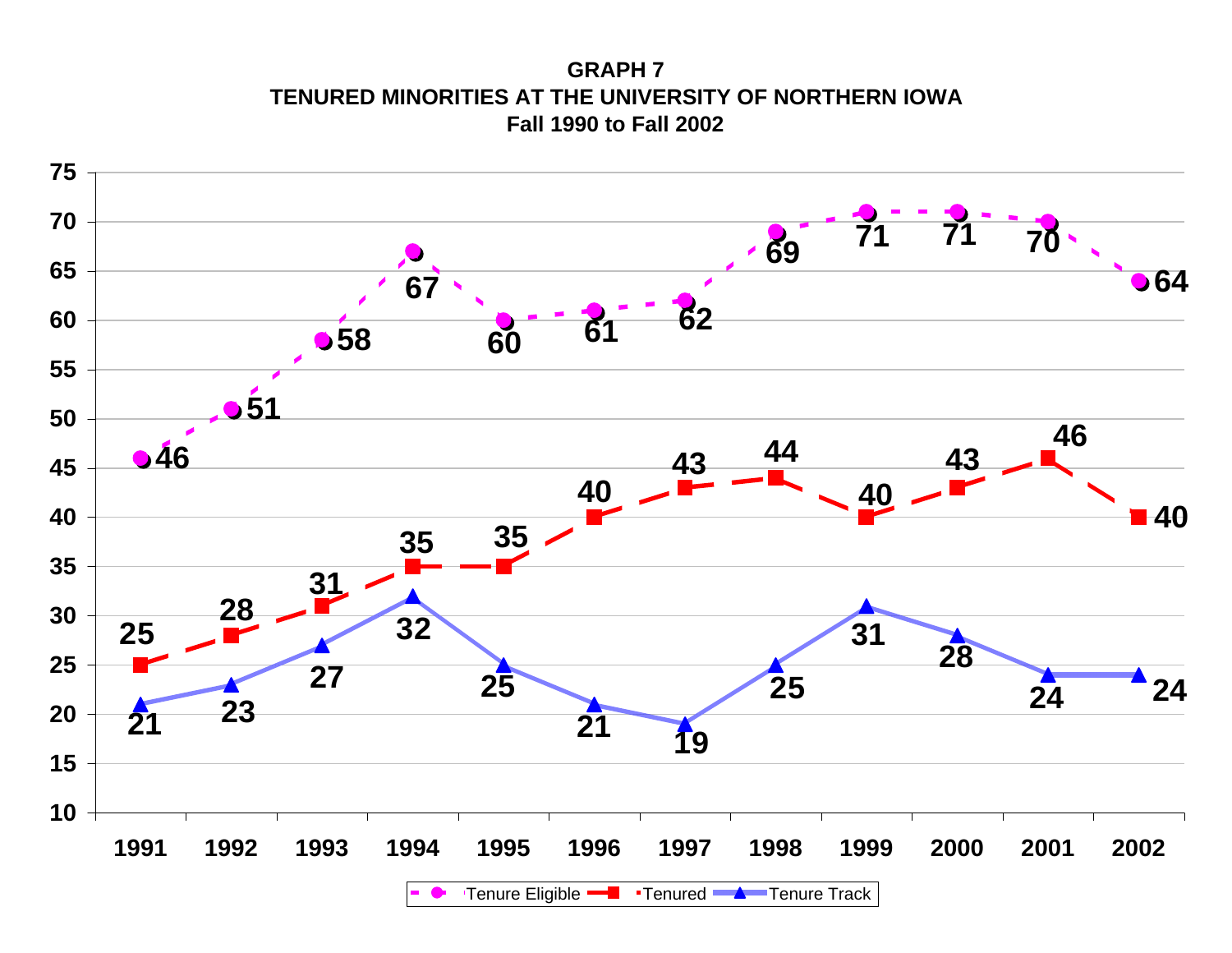**GRAPH 8TENURED MINORITIES AT REGENT UNIVERSITIESFALL 1990 TO FALL 2002**

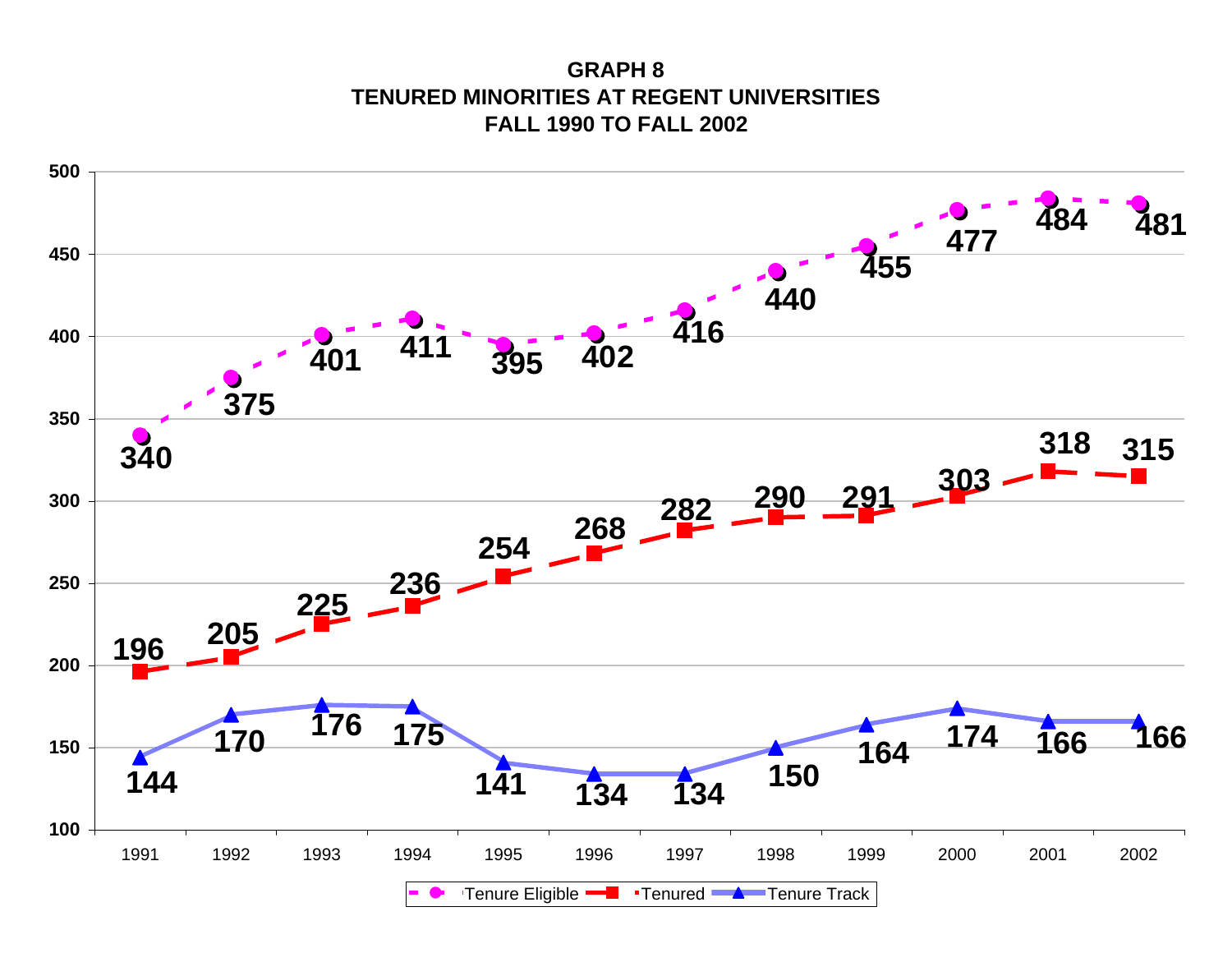# **TABLE 5TENURE AMONG WOMEN AT REGENT UNIVERSITIES FALL 1991 TO FALL 2002**

|                                                                                                                       |                 |                 |                  | <b>UNIVERSITY OF IOWA</b> |                  |                  |                  |                  |                  |         |                   |                  |
|-----------------------------------------------------------------------------------------------------------------------|-----------------|-----------------|------------------|---------------------------|------------------|------------------|------------------|------------------|------------------|---------|-------------------|------------------|
| Fall 91<br>Fall 92<br>Fall 94<br>Fall 95<br>Fall 96<br>Fall 97<br>Fall 98<br>Fall 99<br>Fall 00<br>Fall 93<br>Fall 01 |                 |                 |                  |                           |                  |                  |                  |                  |                  |         |                   | Fall 02          |
| <b>Total Tenure Eligible Faculty</b>                                                                                  | 1,723           | 1,729           | 1,783            | 1,803                     | 1,789            | 1,748            | 1,712            | 1,702            | 1,702            | 1,714   | 1,707             | 1,679            |
| Tenure Eligible Women                                                                                                 | $\frac{1}{335}$ | 346             | 369              | 387                       | 391              | 385              | 402              | 424              | 438              | 452     | 457               | 448              |
| <b>Tenured Women</b>                                                                                                  | 182             | 182             | 199              | $\overline{216}$          | 224              | 250              | $\overline{271}$ | 276              | 294              | 300     | $\overline{312}$  | 307              |
| <b>Tenure Track Women</b>                                                                                             | 153             | 164             | 170              | $171$                     | 167              | $\overline{135}$ | $\overline{131}$ | 148              | 144              | 152     | $\frac{145}{145}$ | 141              |
| % Women Tenured of Tenure-Eligible                                                                                    | 10.6%           | 10.5%           | 11.2%            | 12.0%                     | 12.5%            | 14.3%            | 15.8%            | 16.2%            | 17.3%            | 17.5%   | 18.3%             | 18.3%            |
| % Women Tenured of Ten.-Eligible Women                                                                                | 54.3%           | 52.6%           | 53.9%            | 55.8%                     | 57.3%            | 64.9%            | 67.4%            | 65.1%            | 67.1%            | 66.4%   | 68.3%             | 68.5%            |
| % Total Tenured of Tenure-Eligible                                                                                    | 73.0%           | 73.2%           | 72.5%            | 73.2%                     | 75.1%            | 78.0%            | 79.0%            | 78.4%            | 78.4%            | 77.2%   | 77.3%             | 77.1%            |
|                                                                                                                       |                 |                 |                  |                           |                  |                  |                  |                  |                  |         |                   |                  |
| <b>IOWA STATE UNIVERSITY</b>                                                                                          |                 |                 |                  |                           |                  |                  |                  |                  |                  |         |                   |                  |
|                                                                                                                       | Fall 91         | Fall 92         | Fall 93          | Fall 94                   | Fall 95          | Fall 96          | Fall 97          | Fall 98          | Fall 99          | Fall 00 | Fall 01           | Fall 02          |
| <b>Total Tenure Eligible Faculty</b>                                                                                  | 1,448           | 1,448           | 1,457            | 1,455                     | 1,455            | 1,453            | 1,427            | 1,439            | 1,423            | 1,425   | 1,396             | 1,355            |
| Tenure Eligible Women                                                                                                 | 291             | 294             | 317              | 317                       | 318              | 331              | 325              | 338              | 343              | 361     | 361               | 351              |
| <b>Tenured Women</b>                                                                                                  | 191             | 193             | 212              | 212                       | $\overline{217}$ | 221              | 214              | 225              | 221              | 222     | 229               | 233              |
| Tenure Track Women                                                                                                    | 100             | 101             | 105              | 105                       | 101              | 110              | 111              | 113              | 122              | 139     | 132               | 118              |
| % Women Tenured of Tenure-Eligible                                                                                    | 13.2%           | 13.3%           | 14.6%            | 14.6%                     | 14.9%            | 15.2%            | 15.0%            | 15.6%            | 15.5%            | 15.6%   | 16.4%             | 17.2%            |
| % Women Tenured of Ten.-Eligible Women                                                                                | 65.6%           | 65.6%           | 66.9%            | 66.9%                     | 68.2%            | 66.8%            | 65.8%            | 66.6%            | 64.4%            | 61.5%   | 63.4%             | 66.4%            |
| % Total Tenured of Tenure-Eligible                                                                                    | 81.0%           | 81.0%           | 82.0%            | 82.0%                     | 83.0%            | 82.3%            | 81.4%            | 80.8%            | 78.3%            | 75.6%   | 75.9%             | 75.3%            |
|                                                                                                                       |                 |                 |                  |                           |                  |                  |                  |                  |                  |         |                   |                  |
| UNIVERSITY OF NORTHERN IOWA                                                                                           |                 |                 |                  |                           |                  |                  |                  |                  |                  |         |                   |                  |
|                                                                                                                       | Fall 91         | Fall 92         | Fall 93          | Fall 94                   | Fall 95          | Fall 96          | Fall 97          | Fall 98          | Fall 99          | Fall 00 | Fall 01           | Fall 02          |
| <b>Total Tenure Eligible Faculty</b>                                                                                  | 567             | 592             | 604              | 610                       | 619              | 623              | 608              | 596              | 593              | 616     | $\overline{612}$  | 601              |
| Tenure Eligible Women                                                                                                 | $\frac{1}{173}$ | 194             | 207              | $\overline{211}$          | 217              | $\overline{223}$ | $\overline{216}$ | $\overline{226}$ | $\overline{224}$ | 238     | 236               | 233              |
| <b>Tenured Women</b>                                                                                                  | $\overline{92}$ | $\overline{97}$ | 104              | 112                       | 123              | 131              | 137              | 142              | 141              | 146     | 151               | 150              |
| Tenure Track Women                                                                                                    | 81              | 97              | 103              | 99                        | 94               | $\overline{92}$  | $\overline{79}$  | 84               | $\overline{83}$  | 92      | 85                | $\overline{83}$  |
| % Women Tenured of Tenure-Eligible                                                                                    | 16.2%           | 16.4%           | 17.2%            | 18.4%                     | 19.9%            | 21.0%            | 22.5%            | 23.8%            | 23.8%            | 23.7%   | 24.7%             | 25.0%            |
| % Women Tenured of Ten.-Eligible Women                                                                                | 53.2%           | 50.0%           | 50.2%            | 53.1%                     | 56.7%            | 58.7%            | 63.4%            | 62.8%            | 62.9%            | 61.3%   | 64.0%             | 64.4%            |
| % Total Tenured of Tenure-Eligible                                                                                    | 68.0%           | 67.0%           | 67.0%            | 69.0%                     | 70.0%            | 72.7%            | 75.0%            | 75.8%            | 72.3%            | 69.0%   | 70.9%             | 70.5%            |
|                                                                                                                       |                 |                 |                  | <b>REGENTS TOTAL</b>      |                  |                  |                  |                  |                  |         |                   |                  |
|                                                                                                                       | Fall 91         | Fall 92         | Fall 93          | Fall 94                   | Fall 95          | Fall 96          | Fall 97          | Fall 98          | Fall 99          | Fall 00 | Fall 01           | Fall 02          |
| <b>Total Tenure Eligible Faculty</b>                                                                                  | 3,738           | 3,769           | 3,844            | 3,868                     | 3,863            | 3,824            | 3,747            | 3,737            | 3,718            | 3,755   | 3,715             | 3,635            |
| Tenure Eligible Women                                                                                                 | 799             | 834             | 893              | 915                       | 926              | 939              | 943              | 988              | 1,005            | 1,051   | 1,054             | 1,032            |
| <b>Tenured Women</b>                                                                                                  | 465             | 472             | 515              | 540                       | 564              | 602              | 622              | 643              | 656              | 668     | 692               | 690              |
| Tenure Track Women                                                                                                    | $\frac{1}{334}$ | 362             | $\overline{378}$ | $\frac{1}{375}$           | 362              | 337              | 321              | 345              | 349              | 383     | 362               | $\overline{342}$ |
| % Women Tenured of Tenure-Eligible                                                                                    | 12.4%           | 12.5%           | 13.4%            | 14.0%                     | 14.6%            | 15.7%            | 16.6%            | 17.2%            | 17.6%            | 17.8%   | 18.6%             | 19.0%            |
| % Women Tenured of Ten.-Eligible Women                                                                                | 58.2%           | 56.6%           | 57.7%            | 59.0%                     | 60.9%            | 64.1%            | 66.0%            | 65.1%            | 65.3%            | 63.6%   | 65.7%             | 66.9%            |
| % Total Tenured of Tenure-Eligible                                                                                    | 75.6%           | 75.3%           | 75.2%            | 76.0%                     | 77.3%            | 78.8%            | 79.3%            | 78.9%            | 77.4%            | 75.3%   | 75.7%             | 75.3%            |
|                                                                                                                       |                 |                 |                  |                           |                  |                  |                  |                  |                  |         |                   |                  |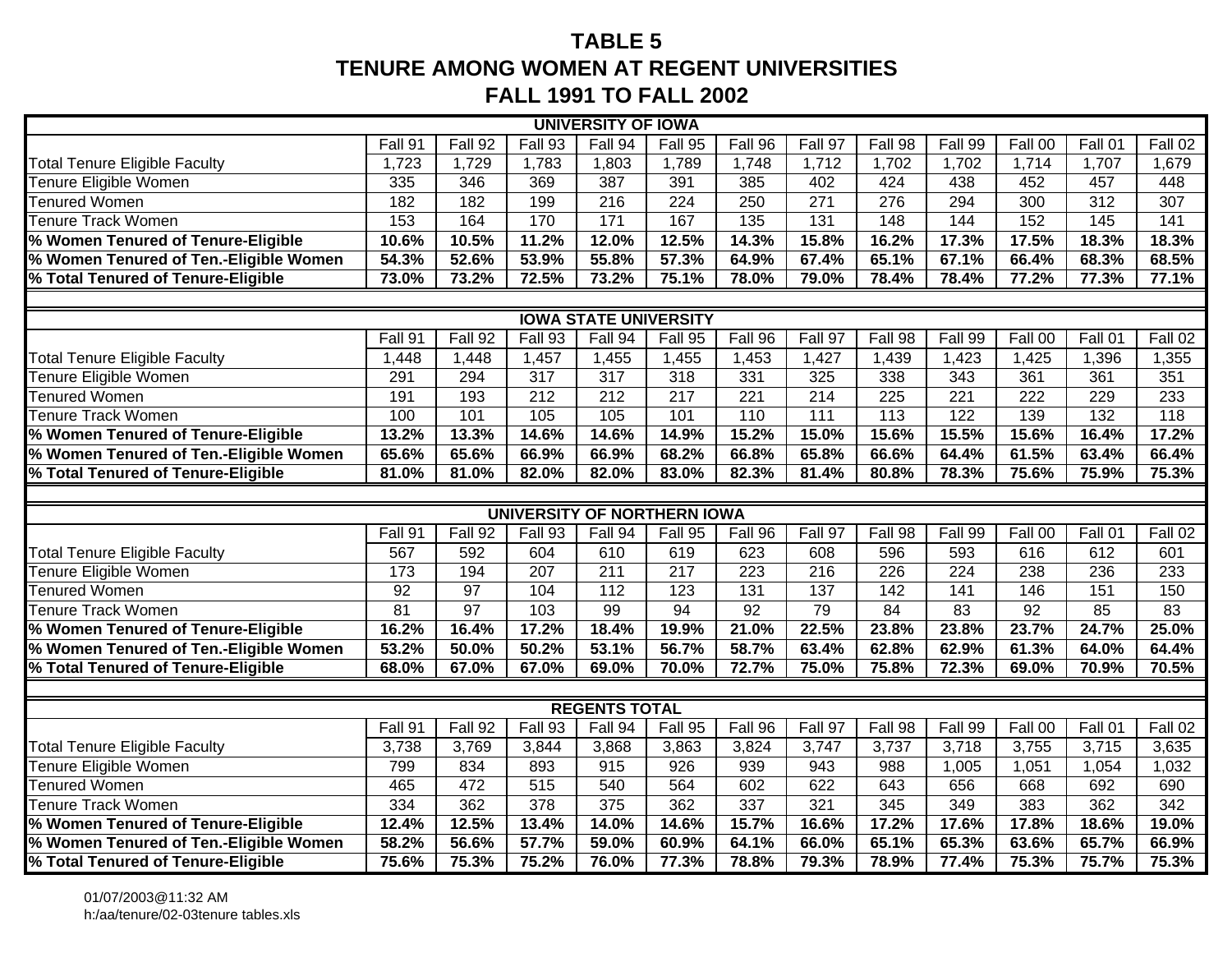**GRAPH 9TENURED WOMEN AT THE UNIVERSITY OF IOWAFALL 1990 TO FALL 2002**

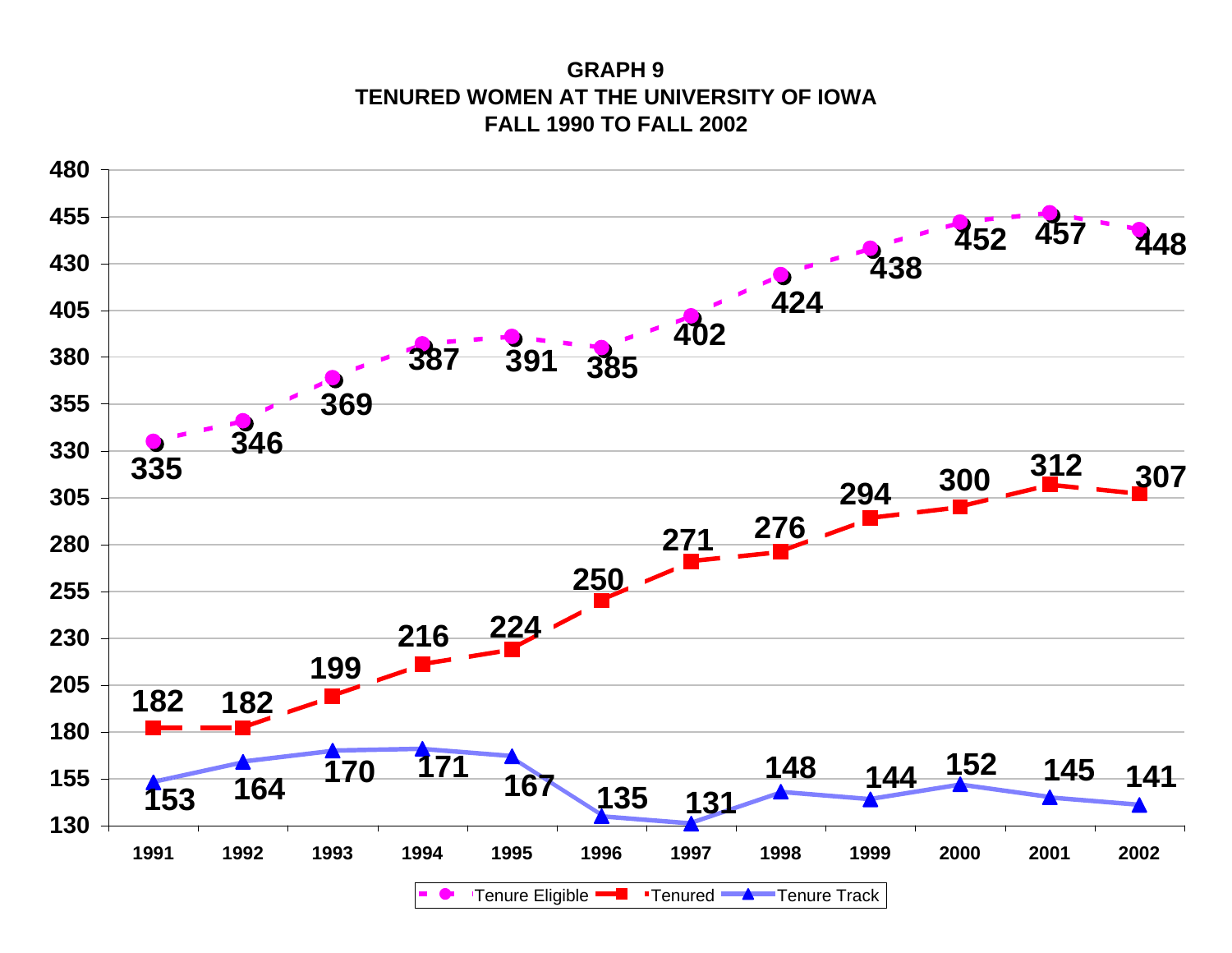**GRAPH 10TENURED WOMEN AT IOWA STATE UNIVERSITYFALL 1990 TO FALL 2002**

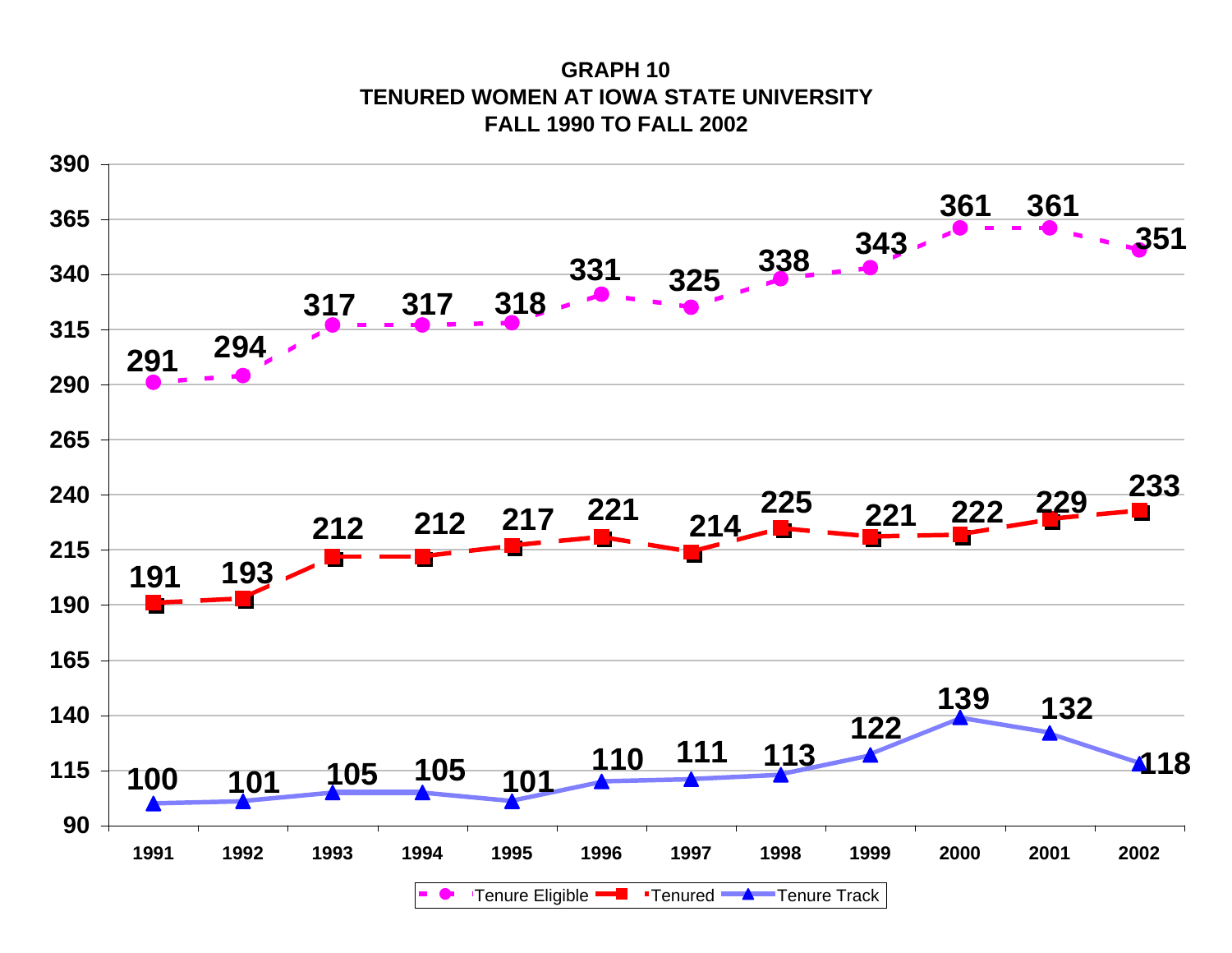**GRAPH 11TENURED WOMEN AT THE UNIVERSITY OF NORTHERN IOWAFALL 1990 TO FALL 2002**

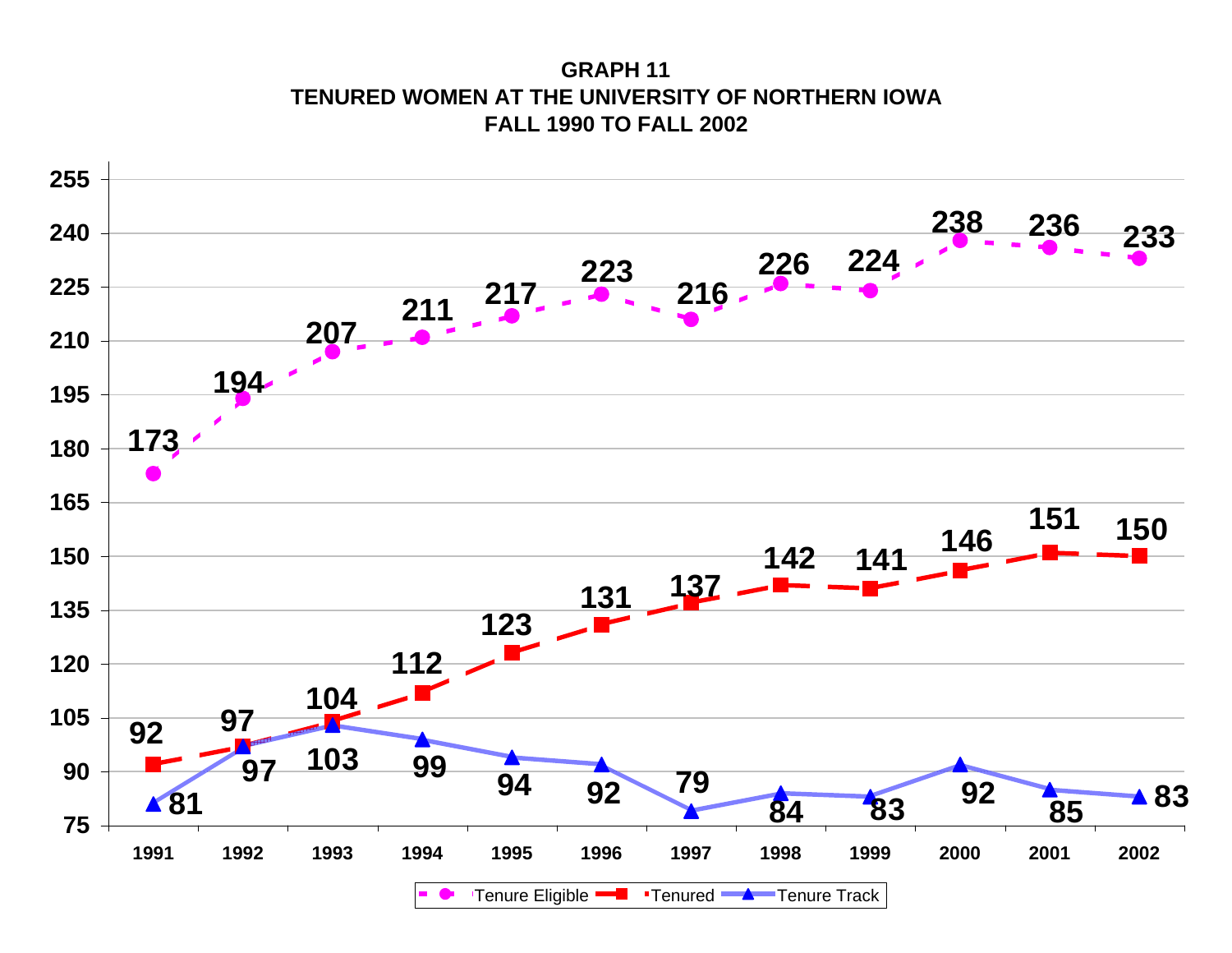**GRAPH 12TENURED WOMEN AT THE REGENT UNIVERSITIESFALL 1990 TO FALL 2002**

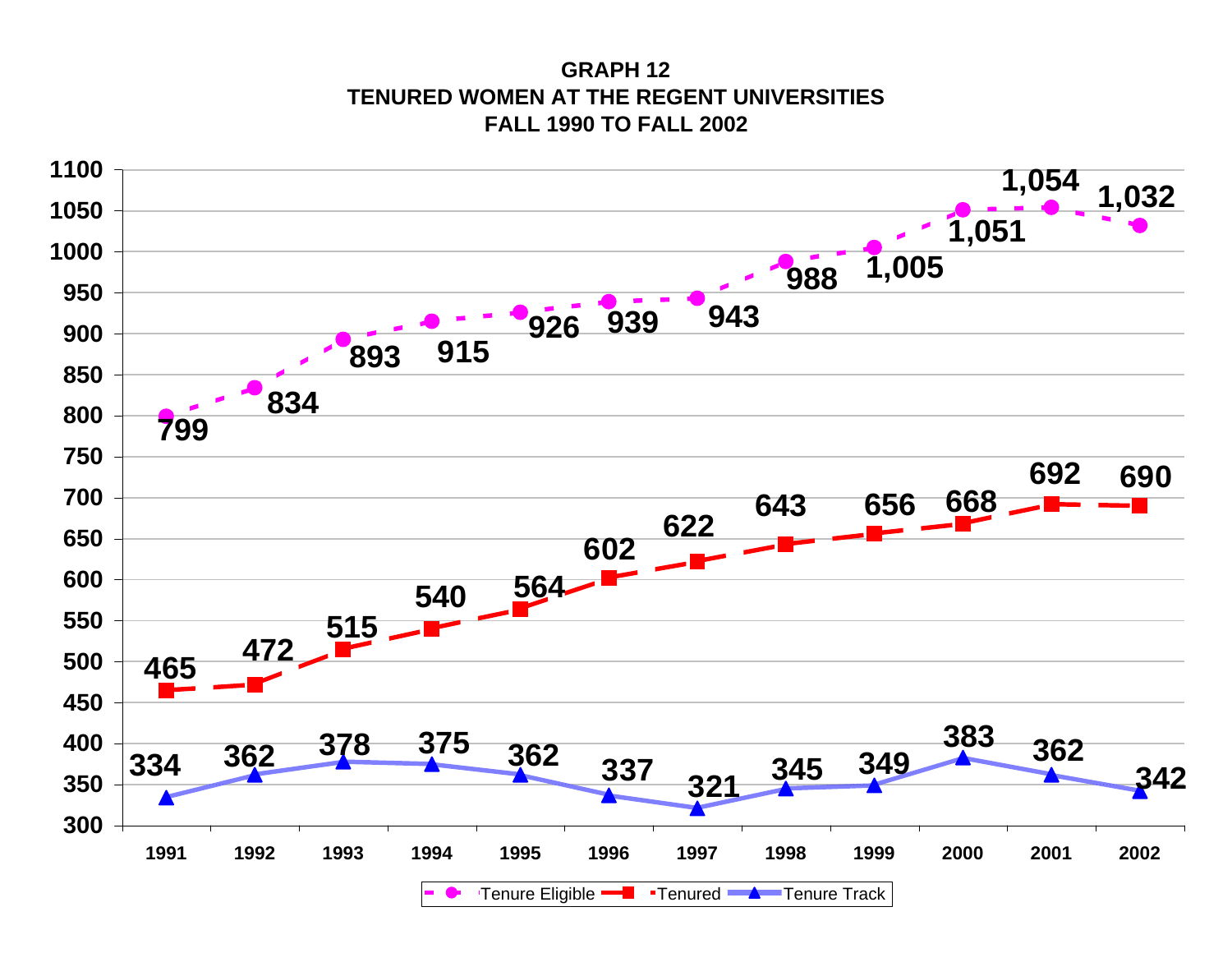# **TABLE 6 NON-TENURE-TRACK FACULTY AT REGENT UNIVERSITIES BY TYPE OF POSITION FALL 2001 - Fall 2002**

|            |       |                 |           | <b>Fall 2001</b> |       | <b>Fall 2002</b> |                 |           |           |       |       |  |
|------------|-------|-----------------|-----------|------------------|-------|------------------|-----------------|-----------|-----------|-------|-------|--|
|            |       | <b>Clinical</b> | Adjunct/  | Visiting/        |       |                  | <b>Clinical</b> | Adjunct/  | Visiting/ |       |       |  |
|            |       | Track           | Temporary | Term             | Other | Total            | <b>Track</b>    | Temporary | Term      | Other | Total |  |
|            |       |                 |           |                  |       |                  |                 |           |           |       |       |  |
| <b>SUI</b> |       | 311             | 1,589     | 163              | 171   | 2,234            | 360             | 1,671     | 161       | 161   | 2,353 |  |
|            |       |                 |           |                  |       |                  |                 |           |           |       |       |  |
| <b>ISU</b> |       |                 | 355       | 6                |       | 361              |                 | 92        | 273       |       | 365   |  |
|            |       |                 |           |                  |       |                  |                 |           |           |       |       |  |
| <b>UNI</b> |       |                 | 199       | 37               | 4     | <b>240</b>       |                 | 213       | 28        |       | 241   |  |
|            |       |                 |           |                  |       |                  |                 |           |           |       |       |  |
|            | Total | 311             | 2,143     | 206              | 175   | 2,835            | 360             | 1,976     | 462       | 161   | 2,959 |  |